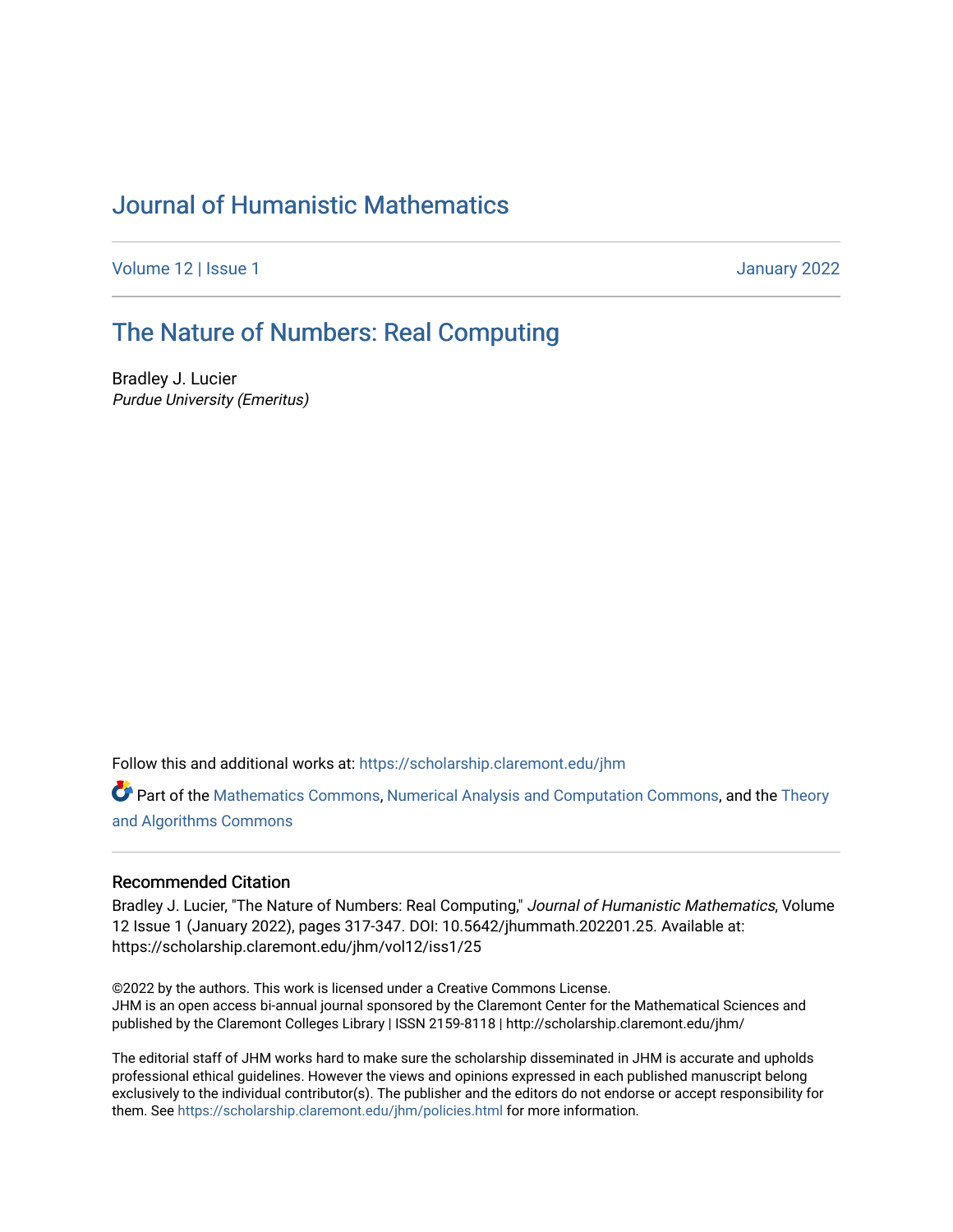# <span id="page-1-0"></span>The Nature of Numbers: Real Computing

Bradley J. Lucier

Purdue University, West Lafayette, Indiana, USA lucier@purdue.edu

# Synopsis

While studying the computable real numbers as a professional mathematician, I came to see the computable reals, and not the real numbers as usually presented in undergraduate real analysis classes, as the natural culmination of my evolving understanding of numbers as a schoolchild. This paper attempts to trace and explain that evolution. The first part recounts the nature of numbers as they were presented to us grade-school children. In particular, the introduction of square roots induced a step change in my understanding of numbers. Another incident gave me insight into the brilliance of Alan Turing in his paper introducing both the computable real numbers and his famous "Turing machine". The final part of this paper describes the computable real numbers in enough detail to supplement the usual undergraduate real analysis class. An appendix presents programs that implement the examples in the text.

# 1. Background

# 1.1. "Numbers are your friends."

I used to tell my kids that. Numbers are my friends, at least.

The protagonist of Roddy Doyle's novel The Dead Republic [\[3\]](#page-29-0) relates how for a period in the 1950s and '60s an optimistic and confident Republic of Ireland set out to educate every child, building schools, developing curricula, and hiring teachers as needed. That remark resonated with my memories

c 2022 Bradley J. Lucier. Licensed under a Creative Commons Attribution 4.0 International [\(CC BY 4.0\)](https://creativecommons.org/licenses/by/4.0/) license.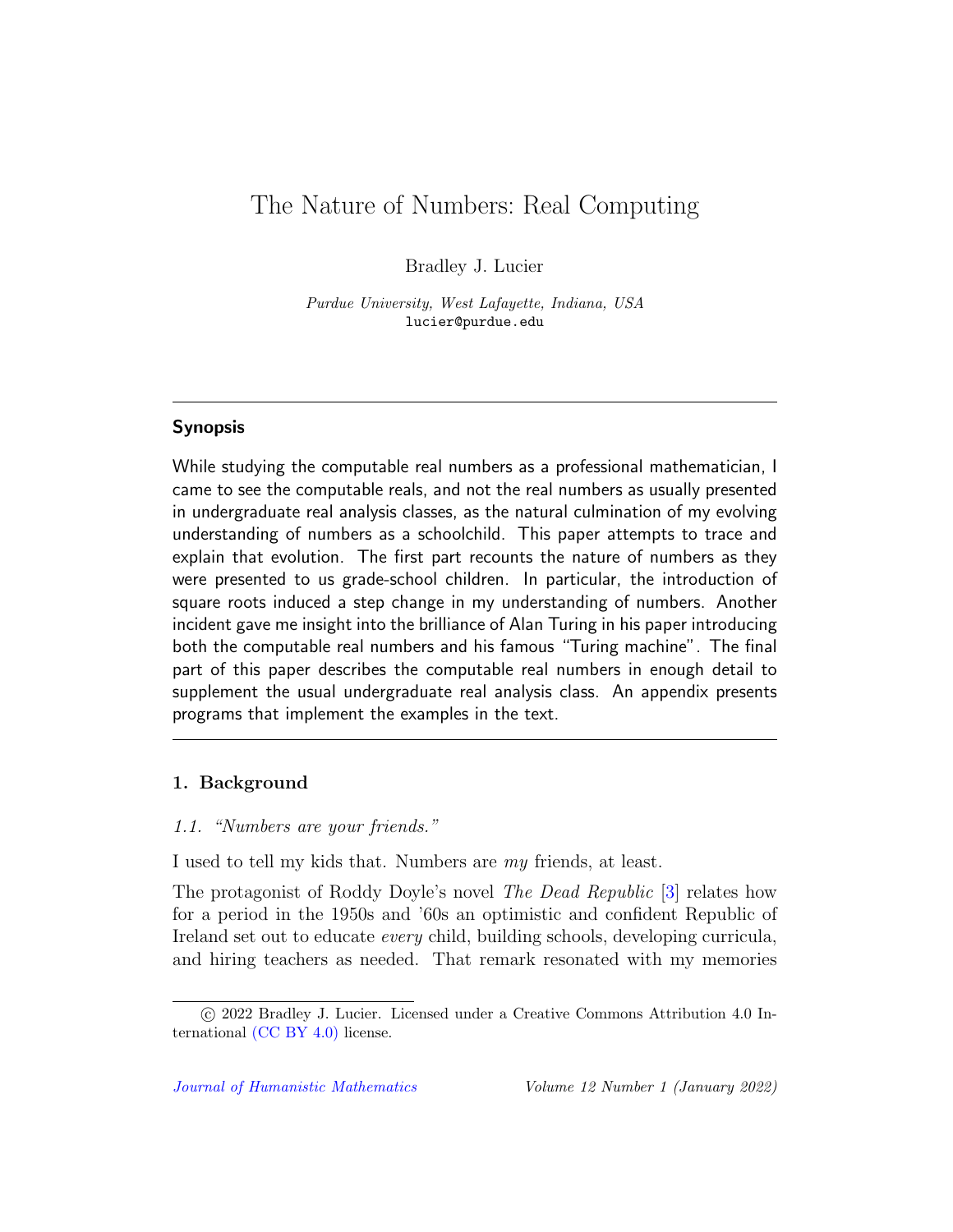of grade school in Ontario (1961–68), a period that began with memorizing addition and multiplication tables and, influenced by the so-called New Math, ended with a few weeks doing all arithmetic calculations in base seven!

Numbers were both useful and fun in grade school. Numbers felt comfortable, like friends. $<sup>1</sup>$  $<sup>1</sup>$  $<sup>1</sup>$ </sup>

My understanding of numbers got foggier in high school. Learning in university about Dedekind cuts, the uncountability of the reals, completeness, etc., fed a certain excited arrogance, a feeling that this rigor, like a warm mid-morning breeze, had blown away the fog. But I was wrong—some wisps remained.

By training and by nature I'm a Numerical Analyst, which means that I compute approximations to either numbers or functions, generally because you can't compute them exactly. I sometimes want to bound with complete accuracy the error in a computation. It's like being asked to write down  $\sin(\pi/4)$ racy the error in a computation. It's like being asked to write down sin( $\pi/4$ )<br>to 4 decimal places: 0.7071. The true value is  $\sqrt{2}/2 = 0.70710678...$ , and to 4 decimal places:  $0.7071$ . The true value is  $\sqrt{2}/2 = 0.70710078...$ , and the error in your answer is  $\sqrt{2}/2 - 0.7071 = 0.00000678...$  It doesn't matter what comes after "678" because, whatever it is, the error is less than 0.00005, so you've answered the question correctly.

Later in my career I was drawn to the question of *which numbers* can be computed to any given accuracy, and how to do it. Such numbers are the computable or constructive reals.

In my quest I found John Harrison's Ph.D. thesis, "Theorem Proving with the Real Numbers" [\[7\]](#page-29-1); Section [4.5](#page-15-0) provides explicit algorithms for calculating with computable real numbers.<sup>[2](#page-1-0)</sup>

In studying and programming the algorithms found there, I realized that this approach to the real numbers, the computable reals, is the natural continuation of the approach begun in grade school; further, that the fog in my head in high school was a quite natural result of diverting from the grade-school approach without anyone having explicitly said so; and that the "rigor" of university held false promise for someone who, like me, wants to compute answers with guaranteed accuracy.

<sup>&</sup>lt;sup>1</sup>"Numbers befriended him throughout the day." [\[4,](#page-29-2) "The Fruit Crate", page 81]

 ${}^{2}$ Harrison presents specialized versions of methods developed by Valérie Ménissier-Morain; see  $[10]$  and the references therein. Ménissier-Morain also presents alternate formulations of the computable/constructive real numbers.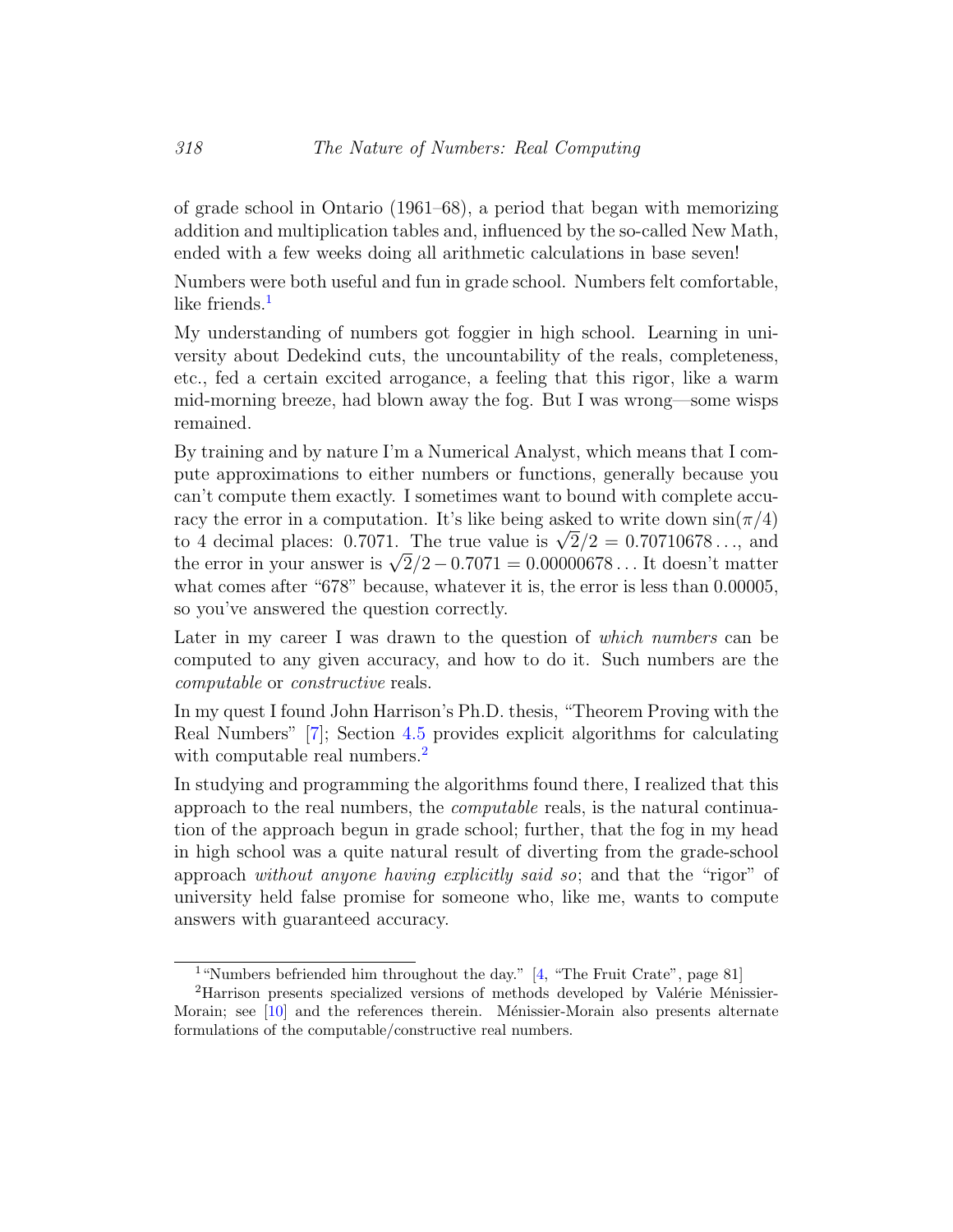# 1.2. Who's the audience?

I first organized this material for presentations to the Math Club at Purdue University. But much of the material presented here (not Section [4.14\)](#page-23-0) is accessible to motivated high school students with an interest in mathematics and computer programming. (You'll need the generally useful ability to ignore mention of inessential notions you might not yet understand.) Some of the examples come from a first course in calculus. Wikipedia articles on fields, ordered fields, real closed fields, etc., might offer starting points for further reading, while [\[2\]](#page-29-4) provides an introduction to the field of computable analysis itself.

# 2. History

# 2.1. Prehistory

Before I started Grade 1 at age six, I didn't know my letters. I may not have known my numerals. I probably had some ideas about numbers.

School taught us about whole numbers: adding and subtracting one-digit numbers in Grade 1; adding with carrying and subtracting with borrowing in Grade 2; multiplication flashcard contests in Grade 3. Everything was about manipulating the digits of numbers.

## <span id="page-3-0"></span>2.2. Fractions and decimals: Diverging

Fractions and decimal numbers were developed between Grades 4 and 6, entirely separately from each other.

Notions of accuracy were introduced with decimal numbers around Grade 4. For example, 3.14 is a better approximation to  $\pi = 3.14159...$  than is 3.1; even so, 3.1 is good enough for certain purposes. Let's say that "we know x to n decimals" when we know n correctly rounded decimal digits of x to the right of the decimal point. Technically, the difference between  $x$  and its "approximation to *n* decimals" is no more than  $\frac{1}{2}10^{-n}$ .

We needed to adapt the operations taught in earlier grades to work with these new "approximations". For example, if you want to know the value of  $2\pi$  to one decimal and you argue, "Well,  $\pi$  is 3.1 to one decimal, so  $\pi + \pi$  is  $3.1+3.1 = 6.2$  to one decimal", then you'd be wrong.  $2\pi = 6.283185...$ , so to one decimal accuracy,  $2\pi$  is 6.3. You need to compute the intermediate result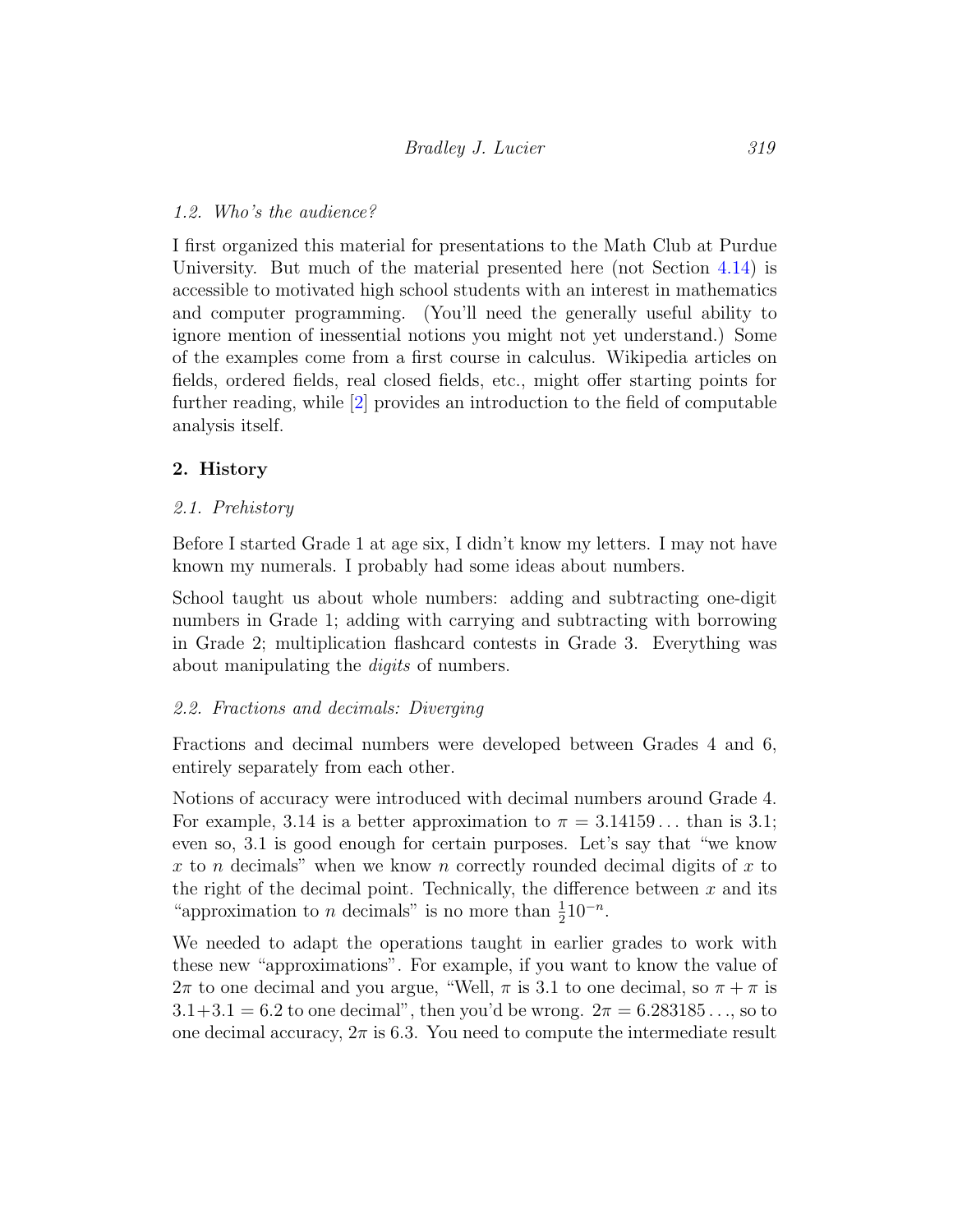to two decimals to get the final answer to one decimal:  $3.14 + 3.14 = 6.28$ , which, to one decimal accuracy, is 6.3. To know a sum of two numbers correct to n decimals, you need to know the summands correct to at least  $n + 1$  decimals: that's the rule.

This process can fail, although I don't remember my Grade 4 teacher making a point of this. Here's an example of when this fails in the form of a challenge game.

Let's assume that I'm thinking of two numbers, x and  $y$ , and I tell you that, to two decimal places, x is 1.11 and y is 1.14. In other words, x could be bigger or smaller than 1.11, but it rounds to 1.11; similarly, while  $y$  rounds to 1.14, it could be bigger or smaller than 1.14.

I challenge you to tell me  $x + y$  to one decimal accuracy.

Given what you know, you can say for certain that  $x + y$  is about 2.25, but it could be bigger than 2.25, in which case you should round to 2.3, or it could be less than 2.25, in which case you should round to 2.2. You just can't know, based on the information I gave you, whether  $x + y$  is, to one decimal accuracy, 2.2 or 2.3.

You might think that getting more decimals of  $x$  and  $y$  could help, but no! Ask me for three decimals of x and y, and I'll say 1.110 and 1.140. Again,  $x + y$  is about 2.250, but you still don't know whether it's bigger or smaller than 2.25, so you don't know whether to round to 2.2 or 2.3. Ask me for four, and I'll say 1.1100 and 1.1400, confounding you again. If the numbers I'm thinking of are exactly  $x = 111/100$  and  $y = 114/100$  and I give you correctly rounded approximations of arbitrary length to x and y, you'll never be able give me  $x+y$  rounded correctly to one digit to the right of the decimal point.

We can conclude that it's not always possible to compute correctly rounded decimal sums given only correctly rounded decimals as data.

## 2.3. Fractions and (some) decimals: Converging

When I was 12, the teacher wrote a list like this on the board:  $2/5 = 0.4$ ,  $2/3 = 0.\overline{6}, 1/12 = 0.08\overline{3}, 5/7 = 0.\overline{714285}$ , where the line over a string of digits means that that string repeats indefinitely. She pointed out that rationals seem to have decimal expansions with strings of digits that eventually repeat, and then asked: Are  $(a)$  fractions and  $(b)$  numbers with decimal expansions that eventually repeat, the same kind of numbers?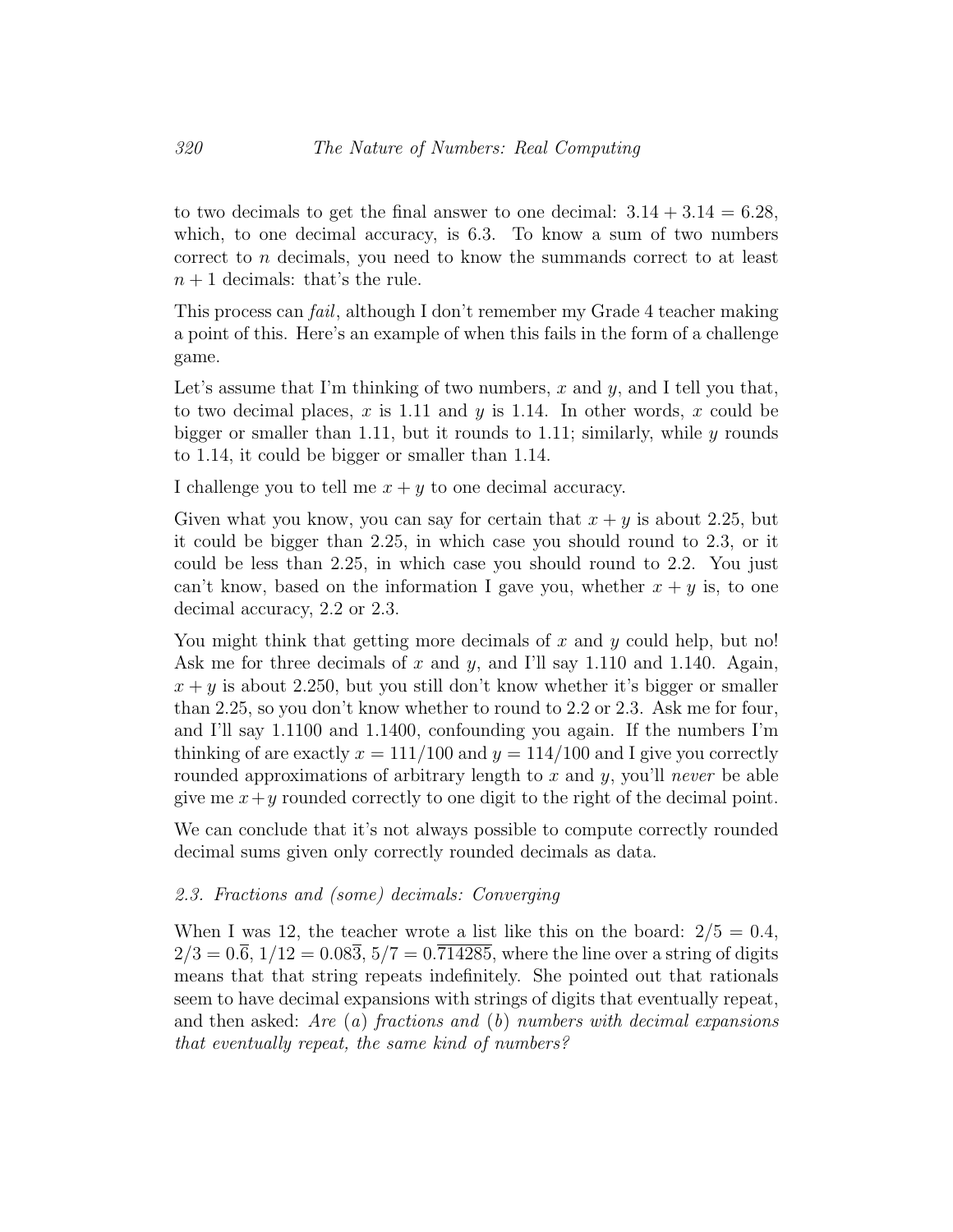That was an interesting question, and I answered yes, with the following reasoning.

To show that fractions have decimal expansions that eventually repeat (possibly with 0's at the end), I pointed out that when computing the decimal expansion of  $p/q$  using long division, the remainder at each stage must be one of 0, 1, ...,  $q-1$ .

Let's consider what happens after you've passed the unit digit of  $p$ , so that you're always pulling down the digit  $\theta$  as the next digit of  $p$  in long division. If any of the remainders after this point are 0, then the computation ends and you've calculated the (finite) decimal expansion of  $p/q$ . Otherwise, infinitely many remainders take only finitely many values (between 1 and  $q-1$ , inclusive), so at least one of the remainders repeats; at that point the entire computation repeats and the string of digits in the quotient must repeat.

It was a bit harder to explain that a number whose decimal expansion eventually repeats is also a fraction. Let's do an example.

Consider  $x = .3450234$ . Multiplying it by 1,000 will leave only the repeating part to the right of the decimal point:  $1,000 x = 345.0234$ . We can multiply again by 10,000 to put one string of repeating digits to the left of the decimal point, and subtract:

$$
10,000 \times 1,000 x = 3,450,234.\overline{0234}
$$

$$
1,000 x = 3,45.\overline{0234}
$$

$$
9,999,000 x = 3,449,889.
$$

So  $x = 3,449,889/9,999,000 = 383,321/1,111,000$ . One can do something similar for any repeating decimal.

### 2.4. Square roots: A crisis

A bit later, the teacher pointed out that the square of any even number  $2k$ , which is  $(2k)^2 = 4k^2$ , is also even; and the square of any odd number  $2k+1$ , which is  $(2k+1)^2 = 4k^2 + 4k + 1 = 4(k^2 + k) + 1$ , is odd. So if a square of a whole number,  $p^2$ , is even, then p must itself be even.

She then claimed that there is no rational number  $p/q$  in lowest form (meaning p and q have no common factor) with  $(p/q)^2 = 2$ .

For if there were, then  $p^2 = 2q^2$  is even, so p itself must be even, or  $p = 2k$ for some k. Then  $p^2 = 4k^2 = 2q^2$  or  $q^2 = 2k^2$ , so  $q^2$  is even, so q, again,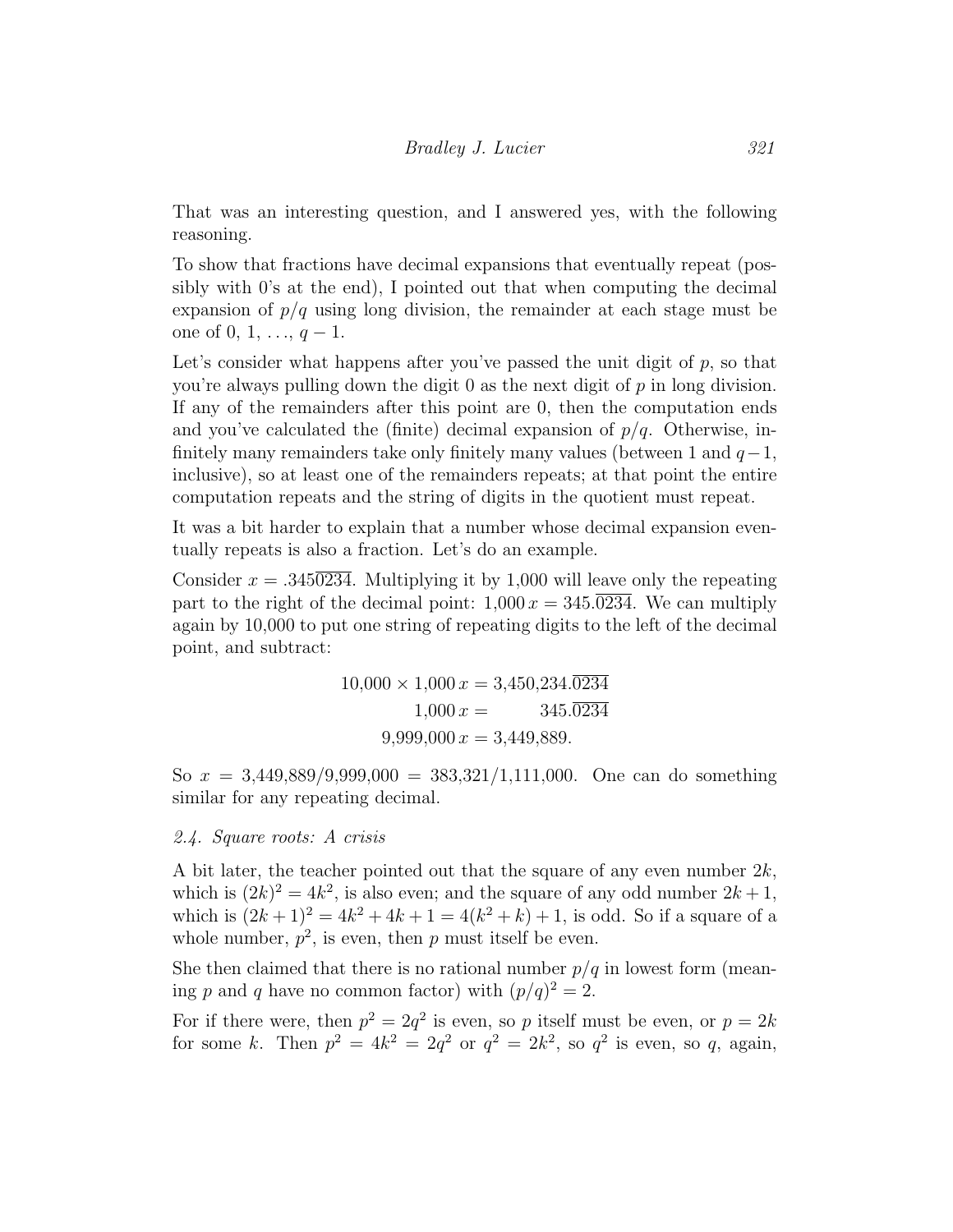must be even. So  $p$  and  $q$  must both be even. In other words, they have 2 as a common factor, which contradicts our assumption that we've already removed any common factors from p and q, because we assumed that  $p/q$ was in lowest form.

Then the teacher said that, nonetheless, there is a number, written  $\sqrt{2}$ , whose square is 2.

She explained that this meant that if you laid out all the rational numbers on a horizontal line, with x to the left of y if  $x < y$ , then there would be a hole or "gap" where you'd expect the number whose square is 2 to be, and nole or "gap" where y<br>that  $\sqrt{2}$  fills that gap.

I objected—rather vigorously, in fact!

Until now, every number was rational, so it could be represented as a finite string of digits (with some of those digits possibly repeating forever). The string or digits (with some or those digits possibly repeating forever). The digits of  $\sqrt{2}$  could not eventually repeat, because it isn't rational, so it was impossible to write down all its digits at once.

How could we know that a number exists if we can't write down a represen-tation of its string of digits?<sup>[3](#page-1-0)</sup>

But I could see immediately that  $\sqrt{2}$  lies between 1 and 2, because  $1^2 < 2 <$  $2^2$ , so its unit digit is 1; and quick mental calculation showed  $1.4^2 = 1.96$  <  $2^2$ , so its unit digit is 1; and quick mental calculation snowed  $1.4^2 = 1.96 < 2 < 1.5^2 = 2.25$ , so  $\sqrt{2} = 1.4 \dots$  The principle was clear: you could compute  $2 < 1.5^{\circ} = 2.25$ , so  $\sqrt{2} = 1.4...$  The principle was clear: you could con as many digits of  $\sqrt{2}$  as you liked, at the very least by trial and error.

After school I told my mother that the teacher had told us about square roots, but she hadn't given us an effective method to compute their digits, which bothered me. My mother told me that my father could show me how, and eventually he did (a separate story, see Section [3\)](#page-9-0). The significant aspect of the computation that we'll use later is that if you know  $2n$  decimals of x, by the computation that we n use fat<br>you can compute n decimals of  $\sqrt{x}$ .<sup>[4](#page-1-0)</sup>

<sup>3</sup>James Propp proposed almost exactly the same question [\[13\]](#page-30-0): "Students should also be led to see that the question 'But how do we know that the square root of two really exists, if we can't write down all its digits or give a pattern for them?' is a fairly intelligent question. In what sense do we know that such a number exists?" His paper, which considers various properties related to completeness, does not, however, mention the computable real numbers.

<sup>&</sup>lt;sup>4</sup>Sometimes you can get by with fewer digits of  $x$ , but we'll not go into all the details.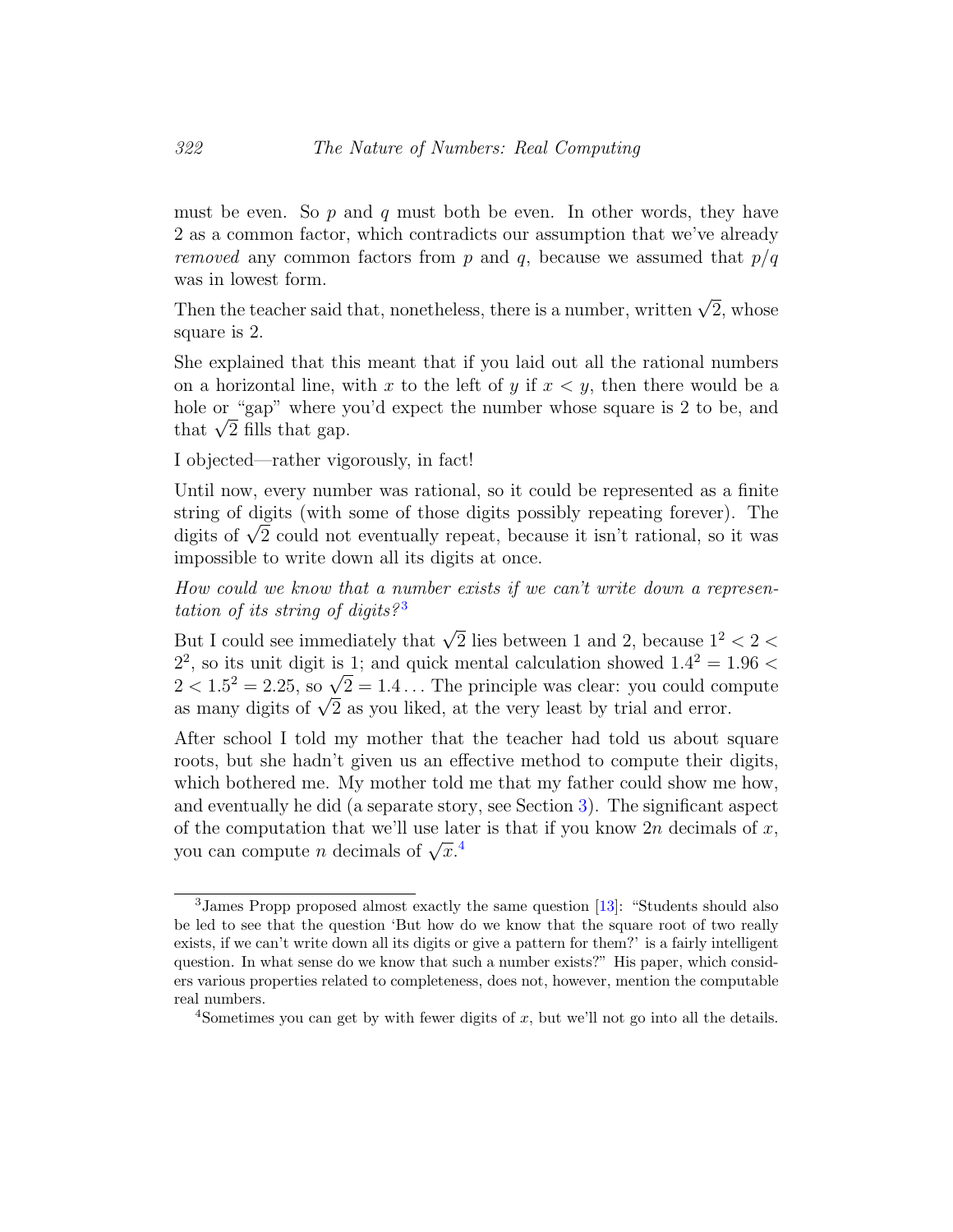After I encountered square roots, I thought of numbers no longer as objects represented by finite strings of digits (with some possibly repeating), but as objects with an associated process that would compute whatever digits of the number you might need. You may never be able to write down all the digits at once, but you'd be able to compute as many as you need at a given time. Today, you'd implement that "process" as a computer program.

And if you couldn't compute an object's digits, it wasn't a number.

# 2.5. High school: Fog

I didn't think much about the nature of numbers in high school, I was too busy learning about things like trigonometry: What was  $\sin(1/4)$ ?  $\arctan(1/2)$ ? I guess I didn't care, I just assumed they existed.

At the time, there was Grade 13 in Ontario, where one was taught "baby" calculus, so I learned about  $e = 2.718281828459...$ , and how to compute both  $\pi$  and e using series. Series also helped with  $\sin(1/4)$  and  $\arctan(1/2)$ .

I read a number of books from what is now called the Anneli Lax New Mathematical Library, published by the Mathematical Association of America and directed to high school students. There I learned about other representations of numbers (e.g., continued fractions [\[11\]](#page-29-5)). But there was no overarching theory of what numbers were, and evidently I didn't think I needed one.

# 2.6. University: Rigor, but . . .

In the 1970s, all first-year science majors at the University of Windsor were required to take a course called Basic Concepts of Mathematics, developed by Elias Zakon, which covered some properties of the real numbers as a complete ordered field; see [\[16\]](#page-30-1).

There it was, "the" real numbers.

The course showed that completeness implies the Archimedean property: that for all positive numbers x and y, there is a natural number  $n$  such that  $n \times x > y$ .

Cantor's diagonalization argument was used to prove that the real numbers could not be put in a list, so they could not be indexed by the natural numbers:  $x_1, x_2, \ldots$  This argument went something like this: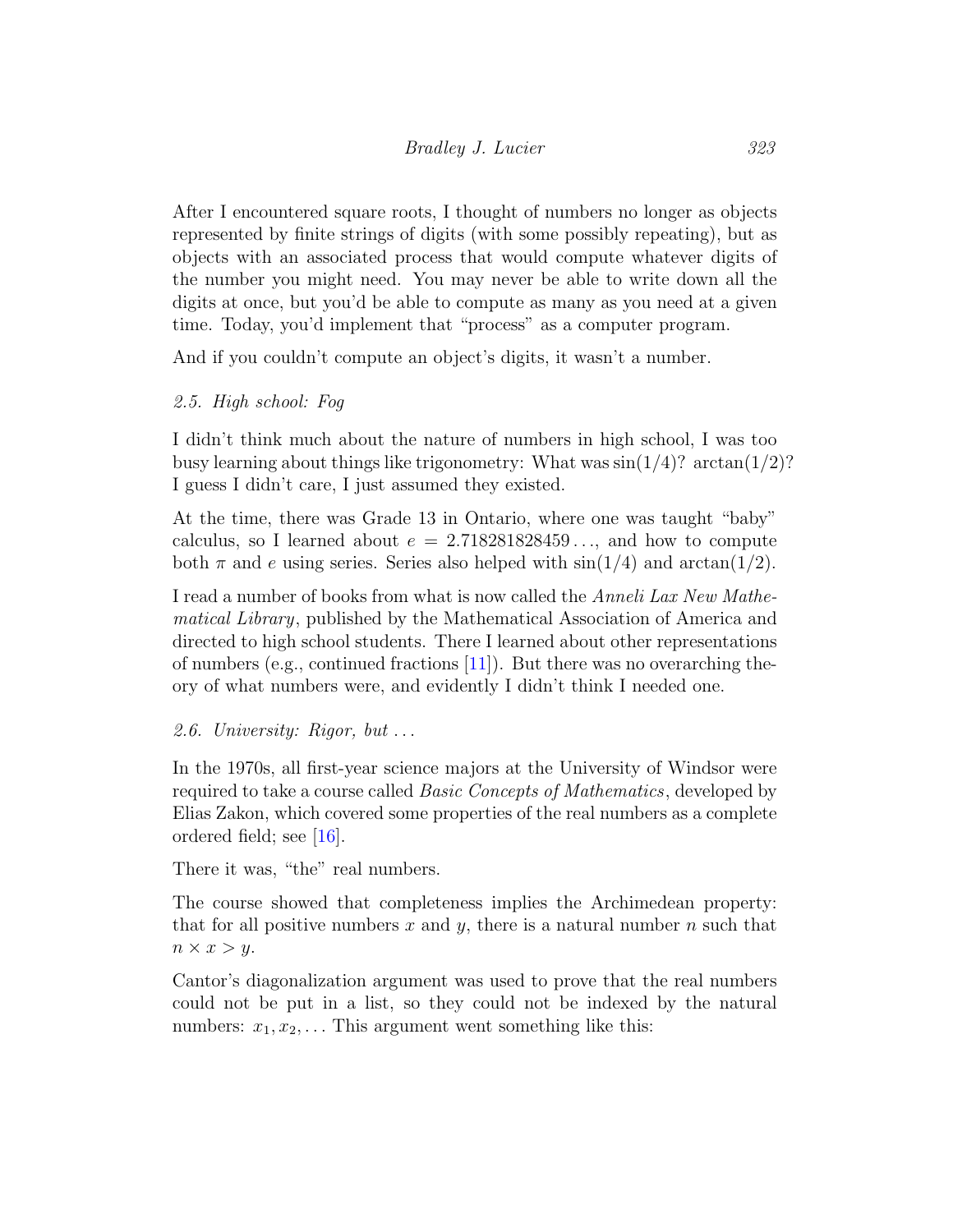Let's assume that we can put all real numbers strictly between 0 and 1 in a list, e.g.,

$$
x_1 = 0.8574025375628211...
$$
  
\n
$$
x_2 = 0.2876463473845367...
$$
  
\n
$$
x_3 = 0.7342236104231586...
$$
  
\n...

Cantor then said: I'll specify a new number  $\hat{x}$  whose first digit is different from the first digit of  $x_1$ , whose second digit is different from the second digit of  $x_2$ , and, in general, whose nth digit is different from the nth digit of  $x_n$ ,  $n=1,2,\ldots$ 

Here's one rule that works: if d is the nth digit of  $x_n$ , then let the nth digit of  $\hat{x}$  be 7 if  $d < 5$  and 3 otherwise. If I repeat the previous list while underlining the nth digit of the nth number in the list, I get

$$
x_1 = 0.\underline{8}574025375628211...
$$
  
\n
$$
x_2 = 0.2\underline{8}76463473845367...
$$
  
\n
$$
x_3 = 0.73\underline{4}2236104231586...
$$
  
\n
$$
\vdots
$$

and using this rule we'd get  $\hat{x} = 0.337...$  You can see it's not  $x_1$ , because its first digit differs from the first digit of  $x_1$ ; similarly for  $x_2$  and  $x_3$ ; but the same is true for *any*  $x_n$  in the list, so *this*  $\hat{x} = 0.337...$  cannot be in our list.<sup>[5](#page-1-0)</sup>

So our assumption that we can put all the real numbers in a list is false. Any set that can be put in a list is said to be *countable*. The real numbers are uncountable.

The approach in Basic Concepts of Mathematics was completely axiomatic: one simply assumed that the set of real numbers exists. Later sections in the book showed, however, that one could construct such numbers by associating them with so-called *Dedekind cuts*, which constructed the real numbers from special pairs of sets of rational numbers.

There are a number of ways to define Dedekind cuts. For our purposes, a cut is a pair  $(A, B)$ , where A and B are nonempty sets of rational numbers

<sup>&</sup>lt;sup>5</sup>Two numbers whose digits all differ from each other can be equal, e.g.,  $0.500...$  = 0.499 . . ., but that can't happen with numbers all of whose digits are 3 or 7.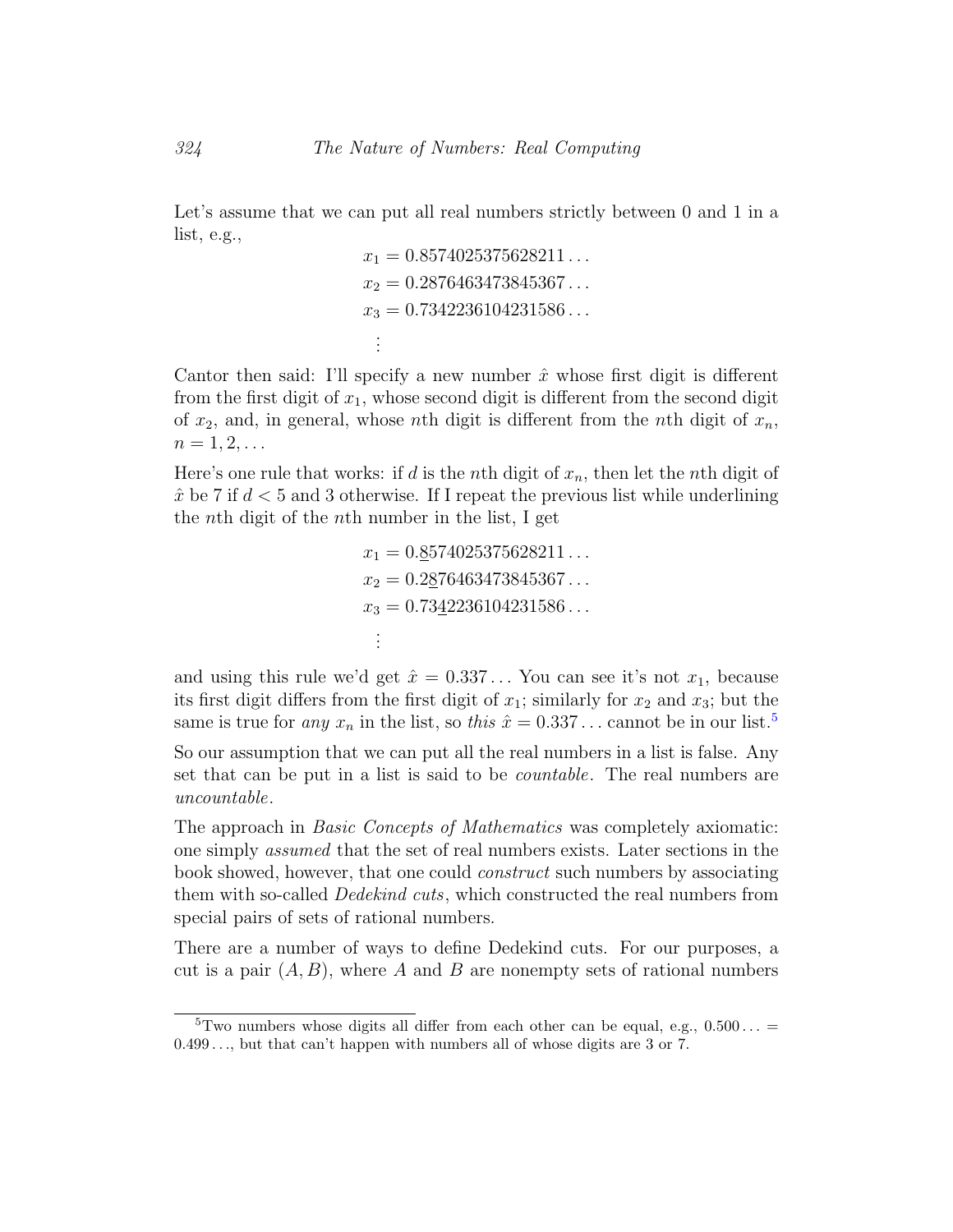for which (a) every rational number is contained in  $A$  or  $B$ , and (b) for all x in A and y in B,  $x \leq y$ . If A has a maximum z, then  $(A, B)$  represents that rational number; similarly if  $B$  has a minimum. If  $A$  has no maximum and  $B$  has no minimum, then there is a "gap" between  $A$  and  $B$ , with all the rational numbers in  $A$  strictly to the left of the rational numbers in  $B$ on the number line. The pair  $(A, B)$  is then associated with the real number in that gap. Heuristically, the real numbers fill in all the gaps between the rational numbers. √

To get back to our example of  $x =$ 2, we can define  $A$  and  $B$  by

$$
A = \{x = p/q \mid x < 0 \text{ or } x^2 < 2\} \text{ and } B = \{y = p/q \mid y > 0 \text{ and } y^2 > 2\}.
$$

Then Dedekind *defined*  $\sqrt{2} = (A, B)$ ; heuristically,  $\sqrt{2}$  is the point in the gap between the rational numbers in A and B.

By this point I had completely forgotten my early struggles with numbers and reveled in all the great stuff I was learning at university: that every vector space has a basis, that you can't measure the volume of some sets of points, etc.

Perhaps I should have retained some of my (literally) childish skepticism in my approach to numbers, because I did not suspect for a moment that, as we'll see later, Dedekind's approach introduces "numbers" for which one cannot compute digits (for any reasonable meaning of the word "compute").

## <span id="page-9-0"></span>3. Interlude: Computing Square Roots

## 3.1. History, Part I

My teacher introduced square roots, but not a way to compute them except through trial and error, digit by digit.

I told my mother that I wasn't happy about this when I got home from school, and she said that my father, who had a small accounting office, knew how to compute square roots, and he could show me when he got home.

I was very excited about this, called him at work, and insisted that he tell me over the phone before he came home, which he eventually did: "For example, to compute the square root of 2, take a blank sheet of paper. . ." I'll give the reasoning behind the method here.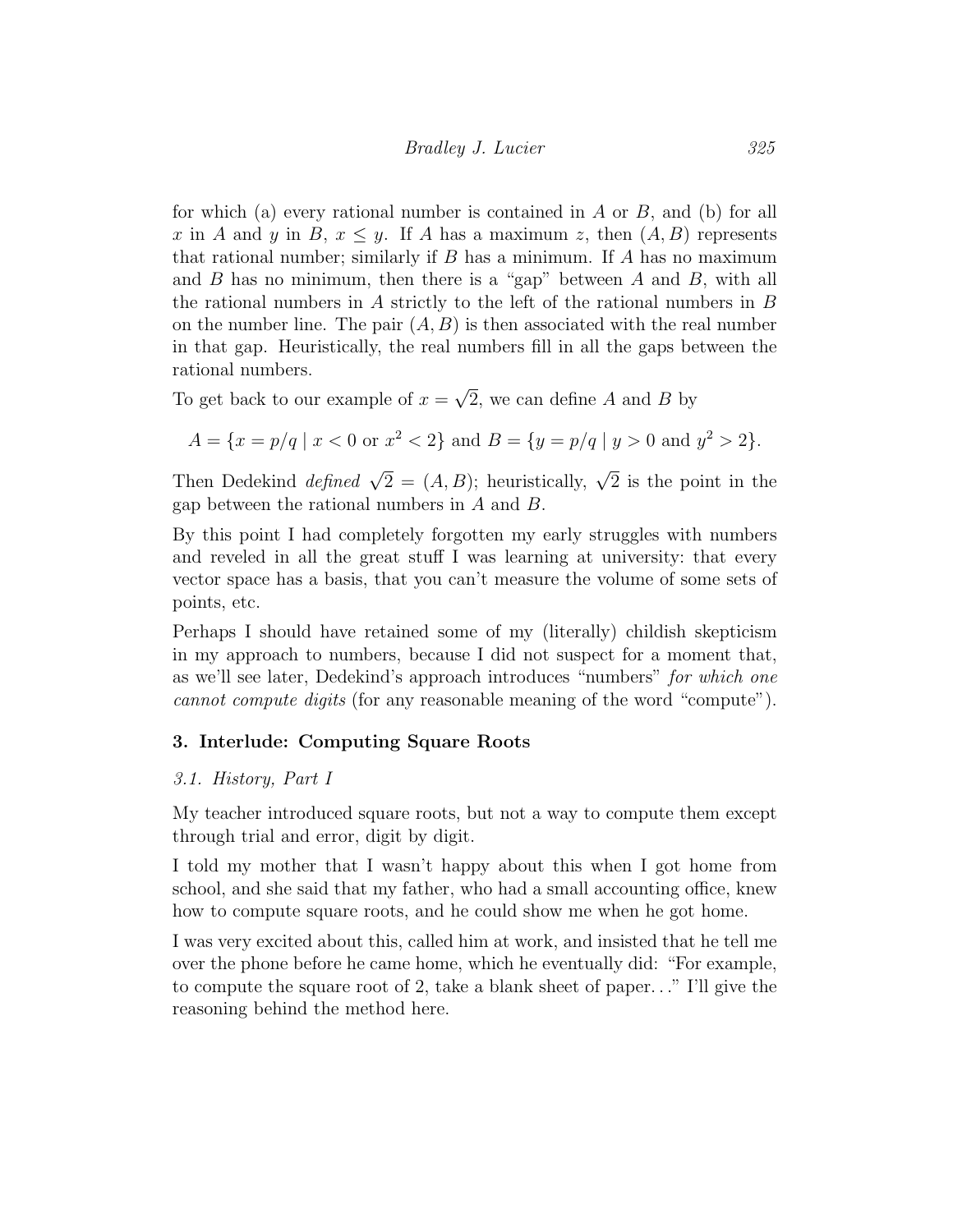#### 3.2. But first: Watch a video!

It's much easier to understand the procedure for computing square roots by hand if you see an example being done dynamically. Of the many videos on YouTube, I especially like the one by Tibees [\[14\]](#page-30-2).

### 3.3. Mathematical justification

We'll say that we know the "integer square root"  $x$  of a positive integer  $y$  if  $x^2 \leq y < (x+1)^2$ .

The question is, can we use  $x$ , the integer square root of  $y$ , to quickly learn the integer square root of a number that begins with the digits of  $y$  but has two more digits,  $y_1y_2$ , adjoined at the end? The new number would be  $100y + 10y<sub>1</sub> + y<sub>2</sub>$ . (This is how we define *adjoin*.)

The answer is yes. We can adjoin a single digit  $x_1$  to the right of  $x$ , or  $10x + x_1$ . The new digit would be the biggest to satisfy

$$
(10x + x1)2 \le 100y + 10y1 + y2,
$$

or, expanding,

$$
100x^2 + 20x \times x_1 + x_1^2 \le 100y + 10y_1 + y_2,
$$

or, moving one term from the left side to the right and factoring,

$$
(20x + x_1) \times x_1 \le 100(y - x^2) + 10y_1 + y_2.
$$

Such a digit exists because the two-digit number  $10y_1 + y_2 < 100$  and  $y <$  $(x+1)^2$  implies  $y+1 \leq (x+1)^2$ , so

$$
(10x+0)^2 = 100x^2 \le 100y \le 100y + 10y_1 + y_2 < \text{(continued on next line)}
$$
  
< 
$$
< 100y + 100 = 100(y+1) \le 100(x+1)^2 = (10x+10)^2.
$$

So for  $(10x + x_1)^2 \le 100y + 10y_1 + y_2$  to be satisfied,  $x_1$  must satisfy  $0 \le$  $x_1 < 10$ , i.e., it must be a digit.

### <span id="page-10-0"></span>3.4. The algorithm

The algorithm is roughly as follows: You keep track of  $y - x^2$ , your current square root "remainder", like the remainder in long division. Then you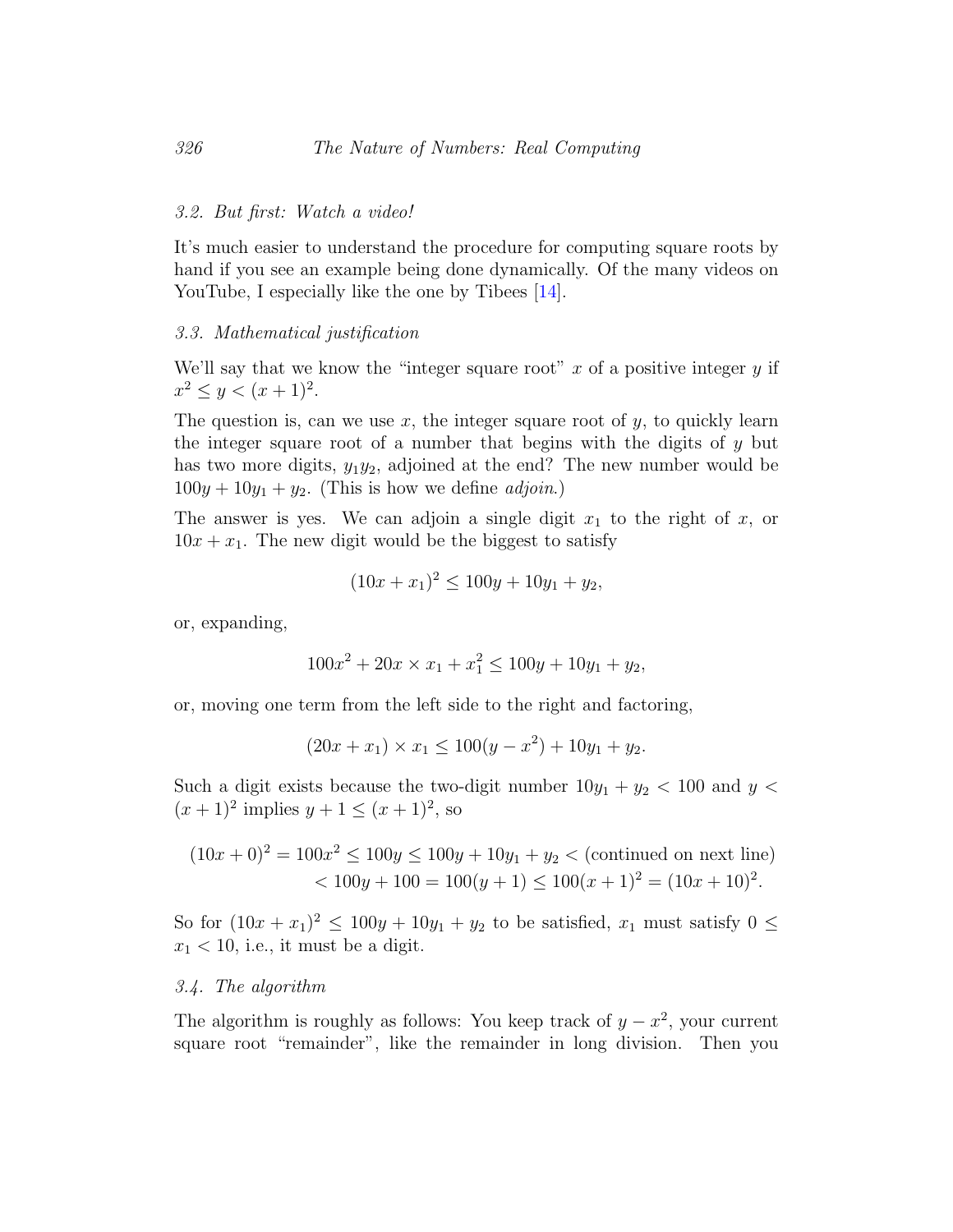adjoin the next two digits of  $y$  to the right of the remainder, computing  $100(y - x^2) + 10y_1 + y_2.$ 

Along the left edge of the paper, you keep track of  $2x$ , where x is your current answer. You then want to find the largest digit  $x_1$  such that if you adjoin it to the right of  $2x$  (forming  $20x + x_1$ ) and multiply by  $x_1$ , subtracting the product from  $100(y - x^2) + 10y_1 + y_2$  yields a new nonnegative remainder.

You then adjoin the new digit  $x_1$  to the right of x, so the new answer is  $10x + x_1$ . To update the column on the left with twice the new answer, you need only double  $x_1$  and add any carries this might generate (e.g.,  $2 \times 6 = 12$ , with carry 1) into the current value of  $20x$ —you don't need to double all of  $10x + x_1$  again.

And this works with any number, not just integers, because, well, it does.

In Figure [1,](#page-11-0) we use this method to compute the first digits of  $\sqrt{2}$ , beginning with  $x = 1$ .  $1 \quad 4 \quad 1 \quad 4$ 

|                                      | 1. 4 1 4                |
|--------------------------------------|-------------------------|
|                                      | $\sqrt{2.000000}$       |
| $ 1  \times  1 $                     | $\overline{\mathbf{1}}$ |
|                                      | 1 0 0                   |
| $2 4  \times  4 $                    | 96                      |
|                                      | 400                     |
| $28\overline{1} \times \overline{1}$ | 281                     |
|                                      | 11900                   |
| $282 4  \times  4 $                  | 1 1 2 9 6               |
|                                      | 604                     |

<span id="page-11-0"></span>Figure 1: Computing the square root of 2.

During the computation, the digits we've computed so far of  $\sqrt{y}$  sit above the radical sign; the left column contains twice the number above the radical sign; and the last line is the current value of  $y - x^2$ .

The boxes contain the values of the new digit  $x_1$  adjoined both to the right of x (above the square root sign) and to the right of  $2x$ , in the left column. We subtract the product of  $x_1$  and  $20x + x_1$ , the updated value on the left, from the old remainder to get the new remainder.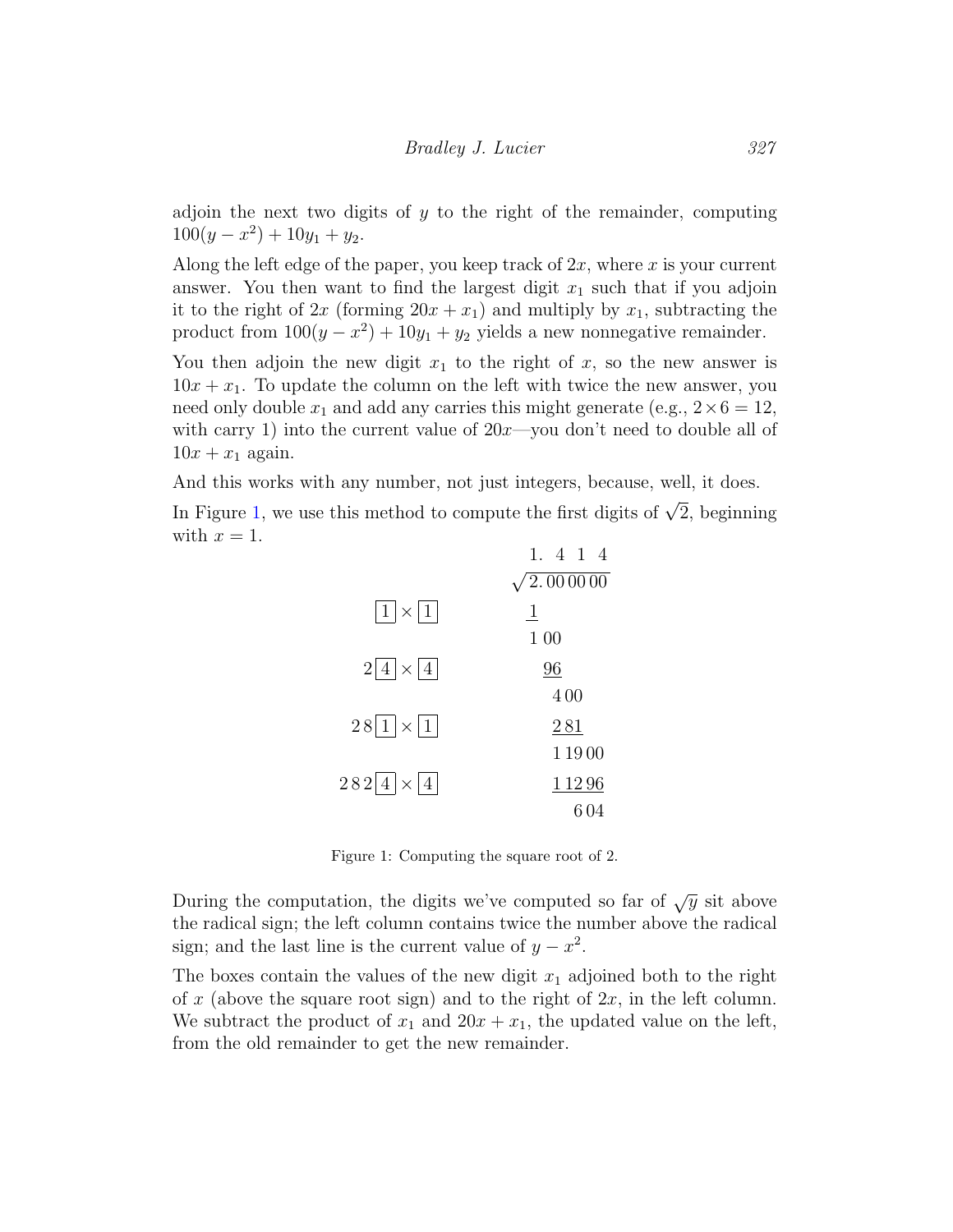And because you must pull down two digits of y to compute each new digits of  $\sqrt{y}$ , this algorithm proves our previous claim: If you know 2n digits of y to the right of the decimal point, then one can calculate n digits of  $\sqrt{y}$  to the right of the decimal point.

## 3.5. History, Part II

As I said, my father explained how to compute  $\sqrt{2}$  to me *over the phone*. And it took a while. You can imagine my sheet of paper filling up as he explained what he was doing at work, with numbers "to the left", "up top", "down below", etc. At about the point I left the computation above, my father said "You should be able to see the pattern now" and I just sort of grunted. I was totally confused. The page was a messy mass of digits.

I didn't look forward to my father coming home that night, and, indeed, he right away asked to see the paper I had used for the computation. I remember him asking "What's this?" or something similar, perhaps a bit sharply (considering how much time he'd taken from his work that day). Then we sat together and he showed me again.

## 3.6. Explaining algorithms over the phone, and Alan Turing

Years later, I remembered this incident while thinking about Alan Turing's 1936 paper [\[15\]](#page-30-3) that introduced both his "machines" and the idea of "computable numbers".

Turing's famous minimal machine has an infinite tape divided into squares. At any time there is precisely one square of the tape in the "focus" of the machine. The machine can read what is in that square, write one of a finite set of symbols to that square, or can erase whatever symbol is on the square; after this the machine can move the tape one square to the left or to the right. The machine has an internal state, and can make decisions about what to do depending on what is written on the square directly in its view.

In his paper, Turing cites grade-school arithmetic on a two-dimensional grid as motivation. In grade school, as in this document, we use only finitely many symbols, beginning with the decimal digits 0 through 9. The way one lines up the digits, left-and-right and up-and-down, to compute  $\sqrt{y} = \sqrt{2}$ , for example, and changes the focus from the current computation at the bottom of the page back up to the top to get more digits of  $y$ , is similar to moving Turing's tape back and forth after adding symbols to it.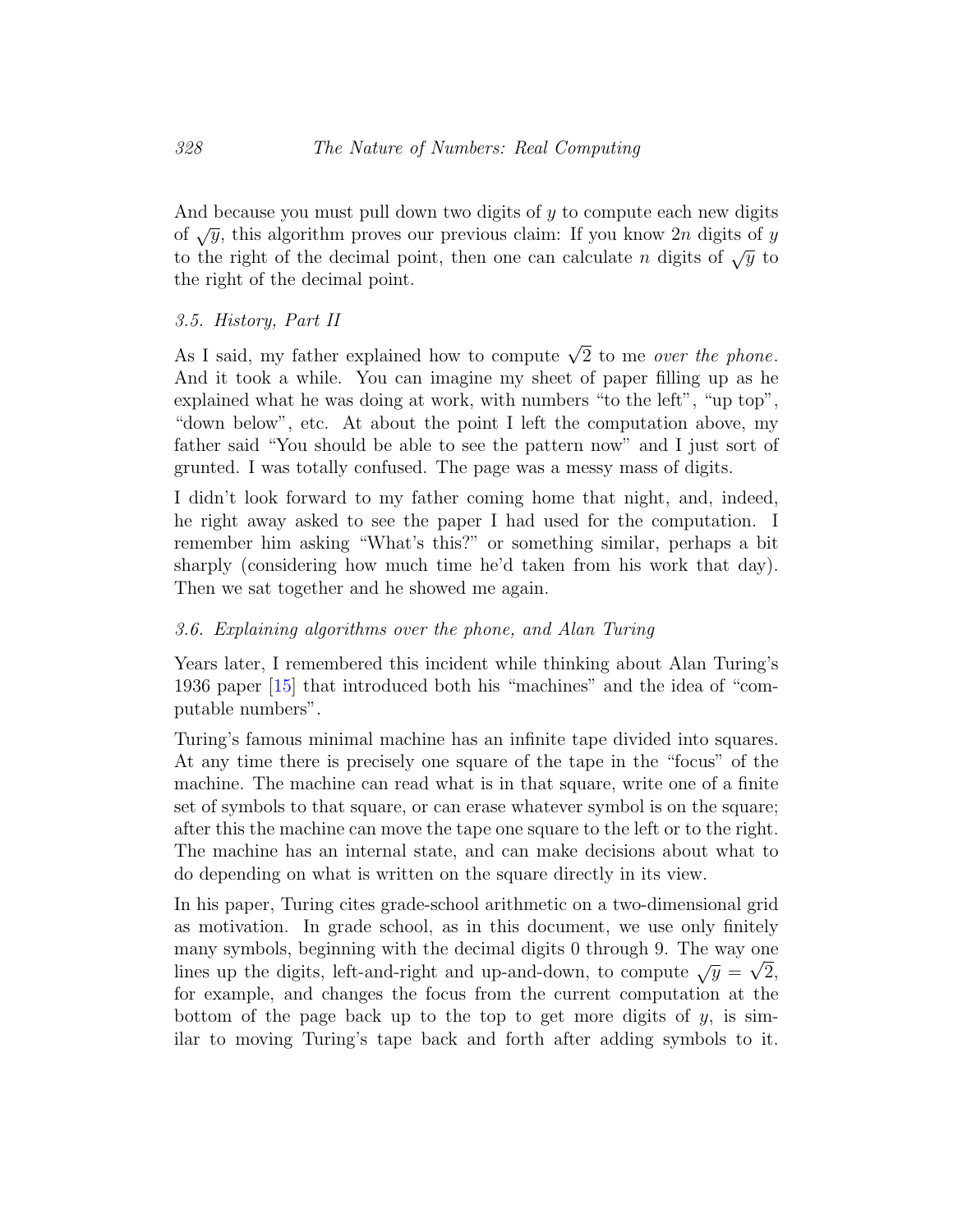Turing's tape is infinite in the same way that our page would need to extend arbitrarily far to the left, right, and downward to compute arbitrarily many arbitrarily is<br>digits of  $\sqrt{2}$ .

Turing was teaching a machine to compute numbers in the same way my father was teaching me over the phone to compute square roots—I was the machine. And had he used chess notation to designate positions on a square grid (e.g., "Put '2' in the square in column P of row 4."), like the way Turing used a tape divided into boxes, my father would have succeeded.

# 4. The Computable Reals

# 4.1. What is computable?

Because computers are ubiquitous in our lives, we'll take an informal and practical approach to computability: an object is computable if there can exist a computer program that is guaranteed to compute it in a finite number of steps.[6](#page-1-0)

So pick a programming language and a character set in which to write programs. I generally prefer to write programs in Scheme, a member of the Lisp family of programming languages, and I'll use the Latin-1 character set, a 256-character subset of the complete Unicode character set.

# 4.2. The definition

We start with my old grade-school idea: something is a number if and only if we can compute as many digits of it as we want.

But that notion isn't precise enough, so let's see what will work.

One issue is that we want to do operations on these numbers—add them, multiply them, etc. This means that we have to be ready to accept as input to addition, multiplication, etc., what we're producing as outputs of those operations.

 ${}^{6}$ In the first half of the  $20<sup>th</sup>$  century, many brilliant minds worked on the question of computability. Alan Turing came up with his machines; Alonzo Church invented the lambda calculus; a number of people developed recursive function theory. Church and Turing proved that all these theories defined the same class of functions; afterwards, the Church–Turing thesis, which claims that these three equivalent theories capture all informally specified "effectively calculable functions" was widely accepted. This is related to the notion of Turing completeness.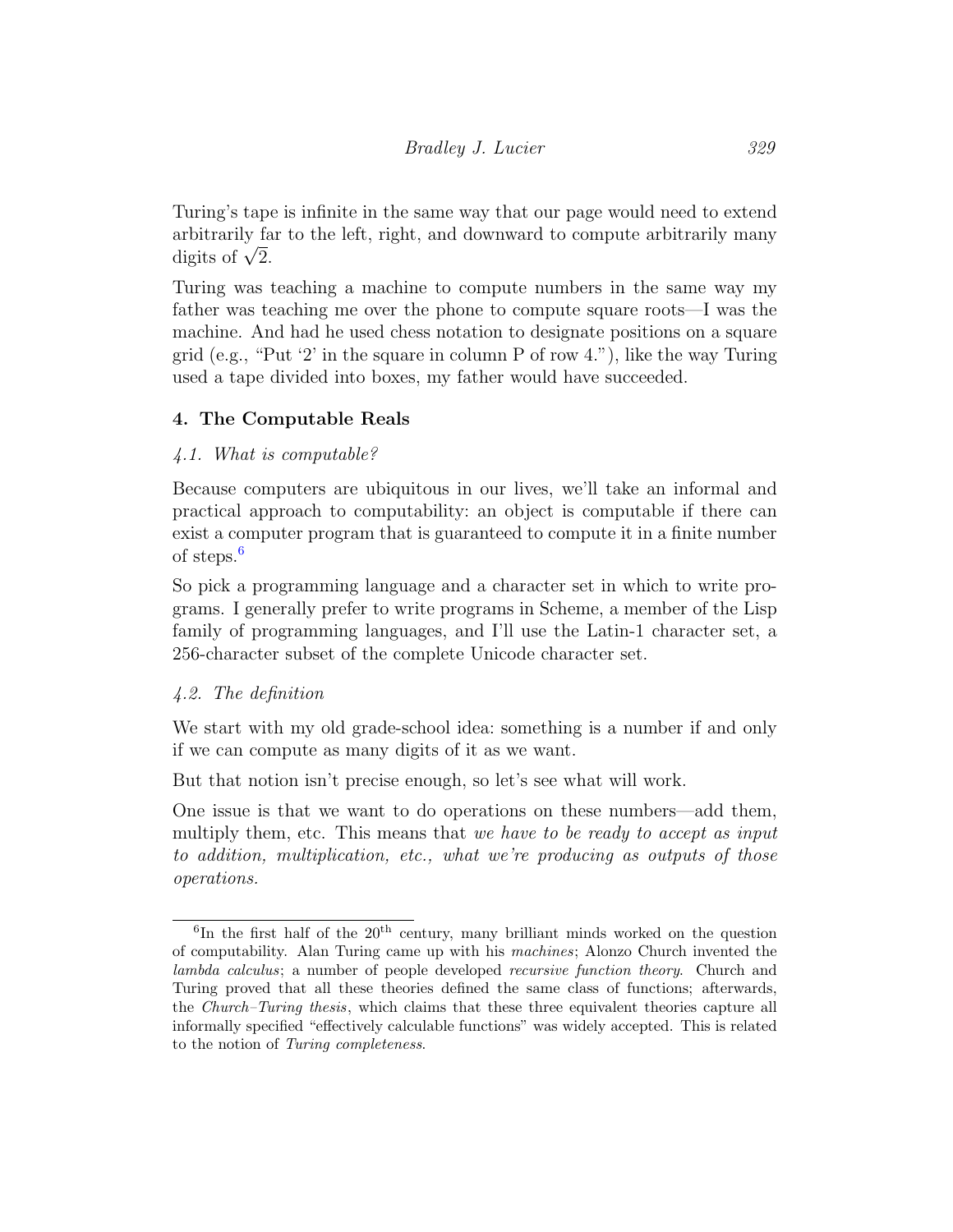We've shown in a previous section by an example that it is not guaranteed (in all cases) to compute correctly rounded sums of numbers given only correctly rounded numbers as inputs (see Section [2.2\)](#page-3-0).

So we have to weaken our definitions a bit: we say that a real number  $x$  is  $computable<sup>7</sup>$  $computable<sup>7</sup>$  $computable<sup>7</sup>$  if and only if there can exist a computer program that computes for each positive integer  $k$  (roughly, the number of digits we want to the right of the decimal point) an integer N such that

<span id="page-14-0"></span>
$$
|N - 10kx| < 1, \text{ or equivalently } \left| \frac{N}{10^k} - x \right| < \frac{1}{10^k}.\tag{1}
$$

A similar formula can be found in Section 4.5 of [\[7\]](#page-29-1).

For example, if  $x = \pi = 3.14159...$  and  $k = 2$ , then  $N = 314$  or  $N = 315$ will work because both

$$
|314-10^2\pi| = |-.15926535\ldots| < 1 \text{ and } |315-10^2\pi| = |.8407346\ldots| < 1.
$$

The number  $N/10^k$ , 3.14 or 3.15 in our case, is our approximation to x to k decimal digits. We don't require that  $N/10<sup>k</sup>$  be a correctly rounded approximation; our expectations are weaker.

Note, however, that if  $10<sup>k</sup>x$  is an integer, then because N is an integer and  $|N-10^k x| < 1$ , then  $N = 10^k x$  (they're both the same integer). In particular, if  $x = 0$  then  $N = 0$  for all  $k \geq 0$ .

We take "we know a computable real  $x$ " or "we're given a computable real  $x^{\prime\prime}$  to mean that we have in hand a program that for any k will compute an N that satisfies  $(1)$ .

Given a computable real x and nonnegative integer  $k$ , it will be useful (if an abuse of notation) to denote any N that satisfies [\(1\)](#page-14-0) by  $x(k)$ . In some cases  $x(k)$  is unique, but usually  $x(k)$  could be one of two adjacent integer values—in the example with  $\pi$ ,  $x(2) \in \{314, 315\}$ . In general  $x(k)$  is not a function, with a unique value for each  $k$ , but a *relation*, with two possible values for each k. In everything that follows, it doesn't matter which value of  $x(k)$  we use. In fact, we'll see that  $x(k)$  can take different values in different contexts.

<sup>7</sup>To simplify the presentation, we assume the existence of Dedekind's real numbers, only some of which are computable; this isn't necessary.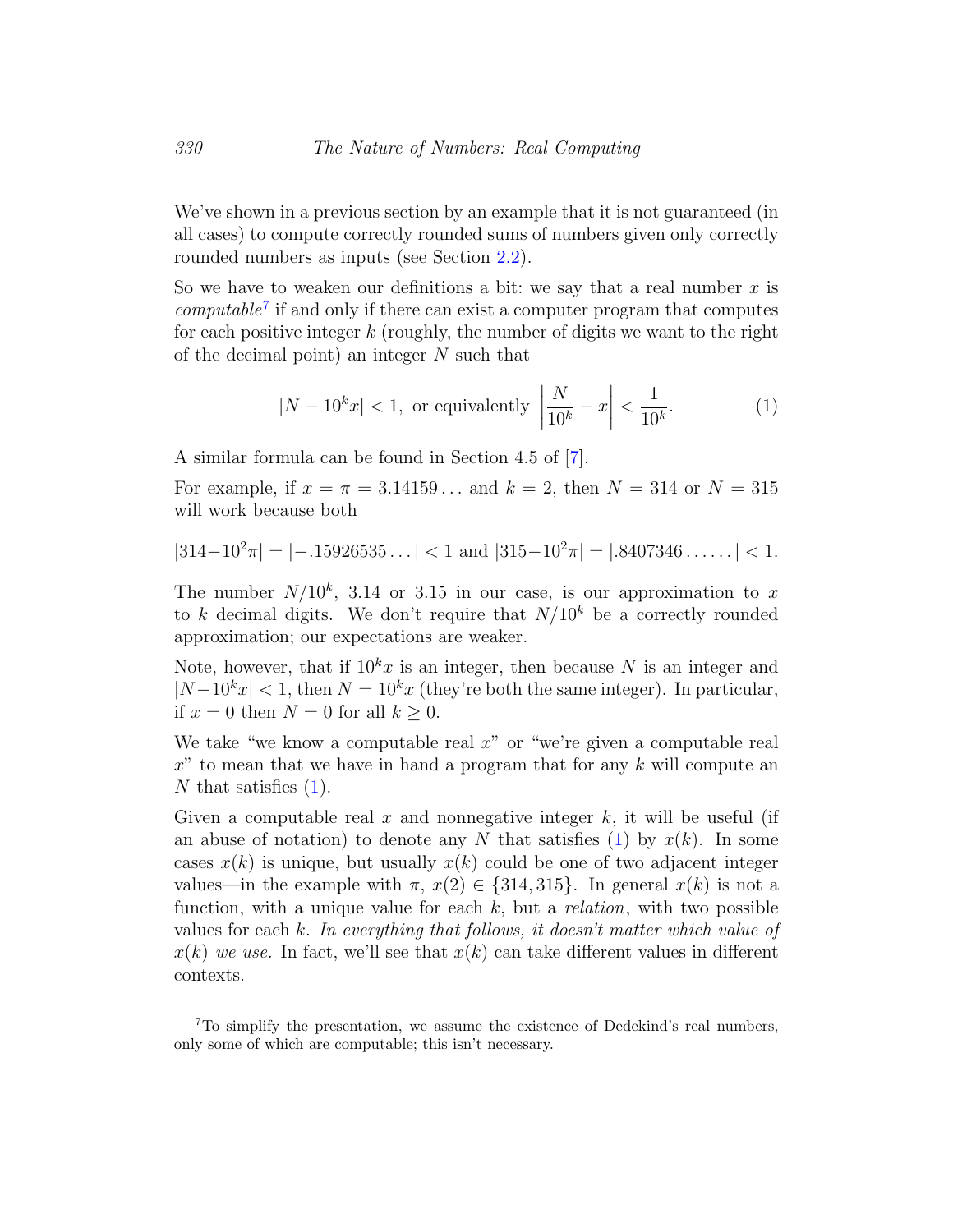### 4.3. Background: Manipulating inequalities

The expression that defines  $x(k)$ ,  $|x(k) - 10^k x| < 1$ , involves (a) absolute values and (b) inequalities. To be helpful, we review here properties of inequalities and absolute values.

First, we need the fact that  $|a| < b$  if and only if  $-b < a < b$ .

More importantly, we need the *triangle inequality*,  $|a + b| \leq |a| + |b|$ . If we want to show that  $|a+b| < 1$ , for example, we might first show that  $|a| < 1/2$ and  $|b| \leq 1/2$ , so  $|a + b| \leq |a| + |b| < 1/2 + 1/2 = 1$ .

And we want to compute an *integer*  $x(k)$  such that  $|x(k) - 10^k x| < 1$ . Our strategy will often be to find an intermediate result, another number  $X$ , for which we can show through two separate arguments that  $|X - 10^k x| < 1/2$ and that we can compute an integer  $x(k)$  for which  $|x(k) - X| \leq 1/2$ . Then subtracting and adding  $X$  and using the triangle inequality gives

$$
|x(k)-10^{k}x| = |(x(k)-X)+(X-10^{k}x)| \le |x(k)-X|+|X-10^{k}x| < \frac{1}{2} + \frac{1}{2} = 1.
$$

## 4.4. Simple consequences of the definition

Because  $|x(k) - 10^k x| < 1$ , we have  $-1 < 10^k x - x(k) < 1$  or  $x(k) - 1 <$  $10^k x < x(k) + 1$ . So, if  $x(k) \ge 1$ , we know that  $10^k x > x(k) - 1 \ge 0$ , so  $x > 0$ . If  $x(k) \leq -1$ , we know  $x < 0$ .

Similarly, if  $x(k) > N$  for some integer N, then  $10<sup>k</sup>x > N$ ; so, if  $x(k) > 1$ then  $10^k x > 1$ .

Finally, if, for some k,  $|x(k) - y(k)| > 1$ , then  $x \neq y$ .

## <span id="page-15-0"></span>4.5. Two useful functions

We'll gather together two useful functions.

The first is the round operator, which takes any *rational* number  $p/q$  and produces an integer

round 
$$
\left(\frac{p}{q}\right)
$$
 = N for  $N - \frac{1}{2} \le \frac{p}{q} < N + \frac{1}{2}$ .

By restricting the argument to be rational, we know grade-school methods to compute round, which gives a better bound on the error than we guarantee for computable real numbers: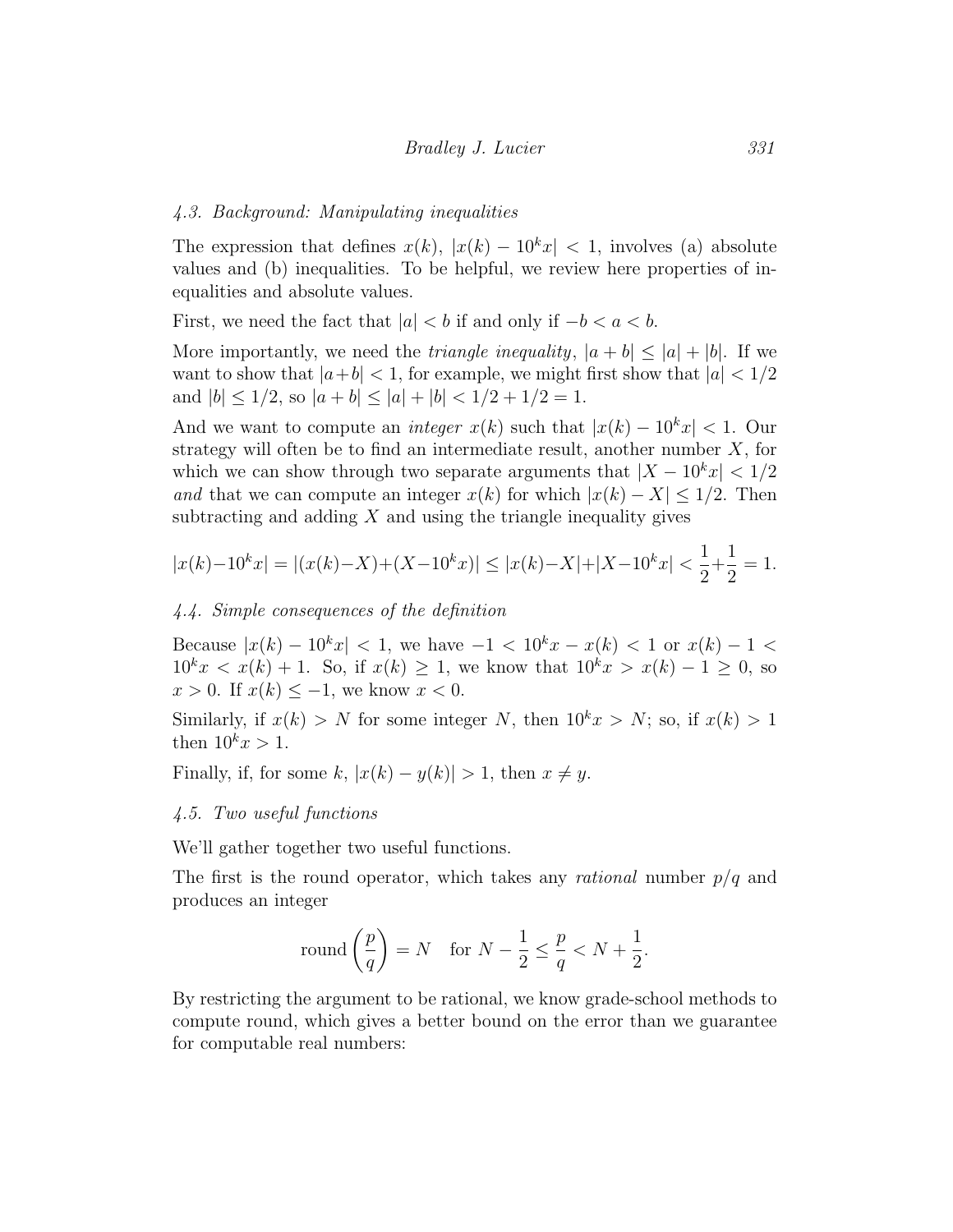$$
\left|\text{round}\left(\frac{p}{q}\right) - \frac{p}{q}\right| \le \frac{1}{2} \text{ rather than } |x(k) - 10^k x| < 1.
$$

Our second useful function involves square roots. We gave an algorithm (in Section [3.4\)](#page-10-0) to find, for any nonnegative integer  $y$ , a nonnegative integer  $x$ such that  $x^2 \leq y < (x+1)^2$ . We can conclude that this x satisfies  $x \leq \sqrt{y}$ such that  $x \leq y \leq (x+1)$ . We can conclude that this x satisfies.<br>  $x+1$ , which implies  $|x-\sqrt{y}| < 1$ , but we need to do a bit better.

We write  $y = x^2 + r$ , where r is the remainder. In our new integer square root routine, which we'll call isqrt, we want to return x if  $y = x^2+r < (x+1/2)^2$  $x^2 + x + 1/4$  and to return  $x + 1$  if  $y = x^2 + r > (x + 1/2)^2 = x^2 + x + 1/4$ . Since  $x, y$ , and  $r$  are all integers, we see that

isqrt
$$
(y)
$$
 = 
$$
\begin{cases} x+1, & r > x, \\ x, & \text{otherwise.} \end{cases}
$$

So, for *integer* y, we can compute an integer isqrt(y) such that  $|\text{isqrt}(y) - \sqrt{y}| < 1/2$ .  $\vert < 1/2$ .

## <span id="page-16-0"></span>4.6. Rational numbers are computable

To see that each rational number  $x = p/q$  is computable, note that for any  $k \geq 0$ ,  $10^k x$  is rational and  $|\text{round}(10^k x) - 10^k x| \leq \frac{1}{2} < 1$ , so the integer  $x(k) = \text{round}(10^k x)$  satisfies our definition [\(1\)](#page-14-0).

#### <span id="page-16-1"></span>4.7. The computable numbers are a field

Given computable x and y, is  $z = x + y$  computable? What about  $x \times y$ ? Given computable 3<br> $1/x$  for  $x \neq 0$ ?  $\sqrt{x}$ ?

Let's start with addition. The question is: If  $x$  and  $y$  are computable, is  $z = x + y$  computable? That is, for any k can we compute an integer  $z(k)$ such that  $|z(k) - 10^k(x + y)| < 1$ ?

The answer is yes, and the method is more or less what was taught in Grade 4. First we compute  $x(k + 1)$  and  $y(k + 1)$  (which we can do by assumption, because x and y are computable), one more digit than we want to compute of z. Then

$$
|x(k+1) - 10^{k+1}x| < 1 \text{ and } |y(k+1) - 10^{k+1}y| < 1.
$$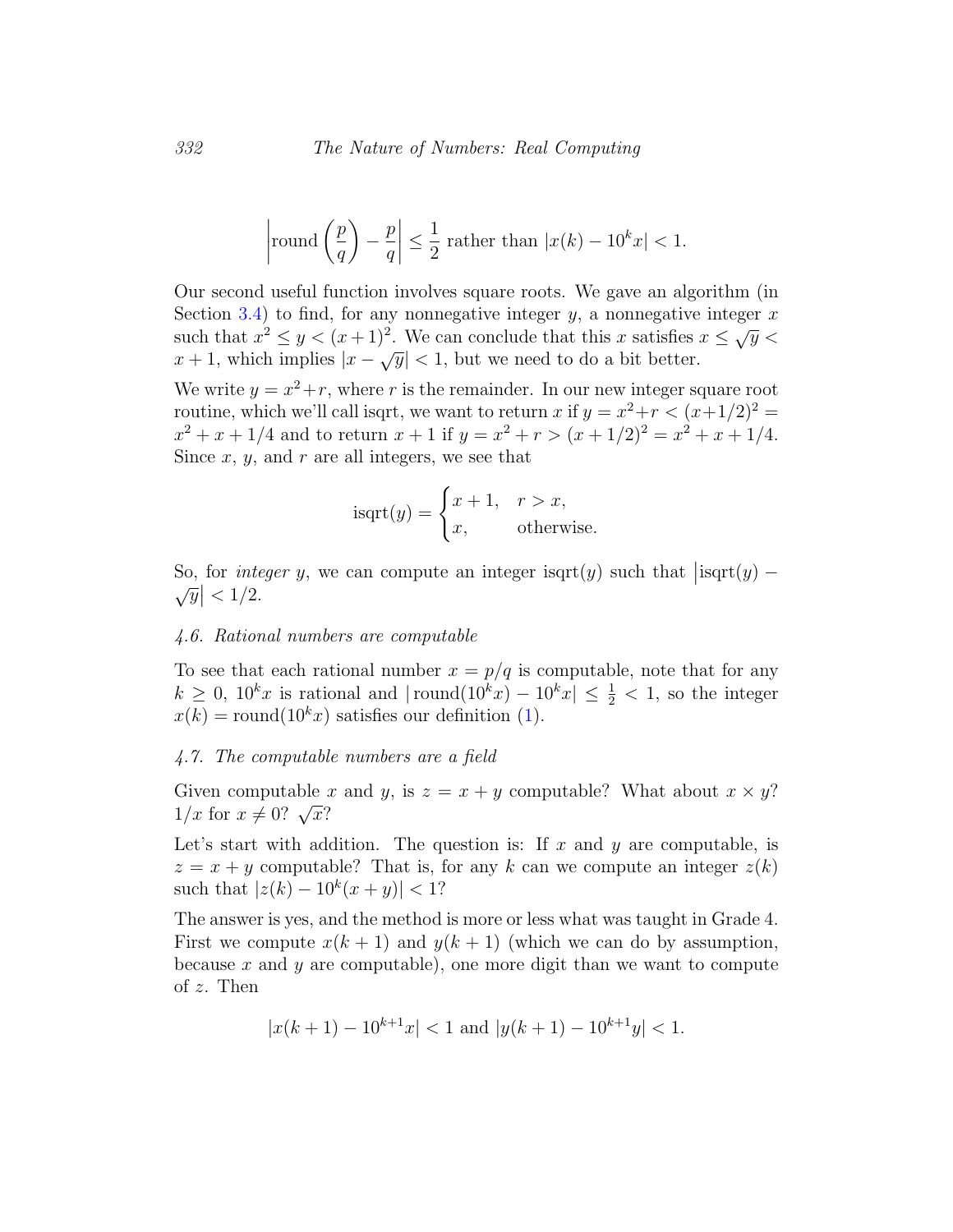Dividing each of these inequalities by 10 gives

$$
\left| \frac{x(k+1)}{10} - 10^k x \right| < \frac{1}{10} \text{ and } \left| \frac{y(k+1)}{10} - 10^k y \right| < \frac{1}{10}
$$

So

$$
\left| \frac{x(k+1) + y(k+1)}{10} - 10^k (x+y) \right|
$$
  
 
$$
\leq \left| \frac{x(k+1)}{10} - 10^k x \right| + \left| \frac{y(k+1)}{10} - 10^k y \right| < \frac{2}{10}.
$$

But  $[x(k+1) + y(k+1)]/10$  is now *rational* so the integer

$$
z(k) := \text{round}\left(\frac{x(k+1) + y(k+1)}{10}\right)
$$

satisfies

$$
\left| z(k) - \frac{x(k+1) + y(k+1)}{10} \right| \le \frac{1}{2}.
$$

Adding the previous two inequalities gives

$$
|z(k) - 10^k(x + y)| < \frac{2}{10} + \frac{1}{2} < 1
$$
, as required.

Computing the negative of a computable real is trivial: If  $|x(k) - 10^k x| < 1$ then for  $y = -x$  we can take  $y(k) = -x(k)$ .

Explicit algorithms (in base two arithmetic instead of base 10) for multiplication and inverse  $(1/x$  for nonzero x) are given in [\[7\]](#page-29-1), Section 4.5. Beyond the following special case of of dividing a computable real  $x$  by a positive integer N, we won't discuss them here.

We note that if  $|x(k) - 10^k x| < 1, N > 1$ , and  $y = x/N$ , then

$$
\left|\frac{x(k)}{N} - 10^k \frac{x}{N}\right| < \frac{1}{N} \le \frac{1}{2},
$$

and because  $x(k)/N$  is *rational* we have  $|\text{round}(x(k)/N) - x(k)/N| \leq 1/2$ . Combining these two inequalities gives  $|\text{round}(x(k)/N) - 10^k y| < 1$ , so we can take  $y(k) = \text{round}(x(k)/N)$ .

In fact the computable reals form a field, a sub-field of the real numbers.

.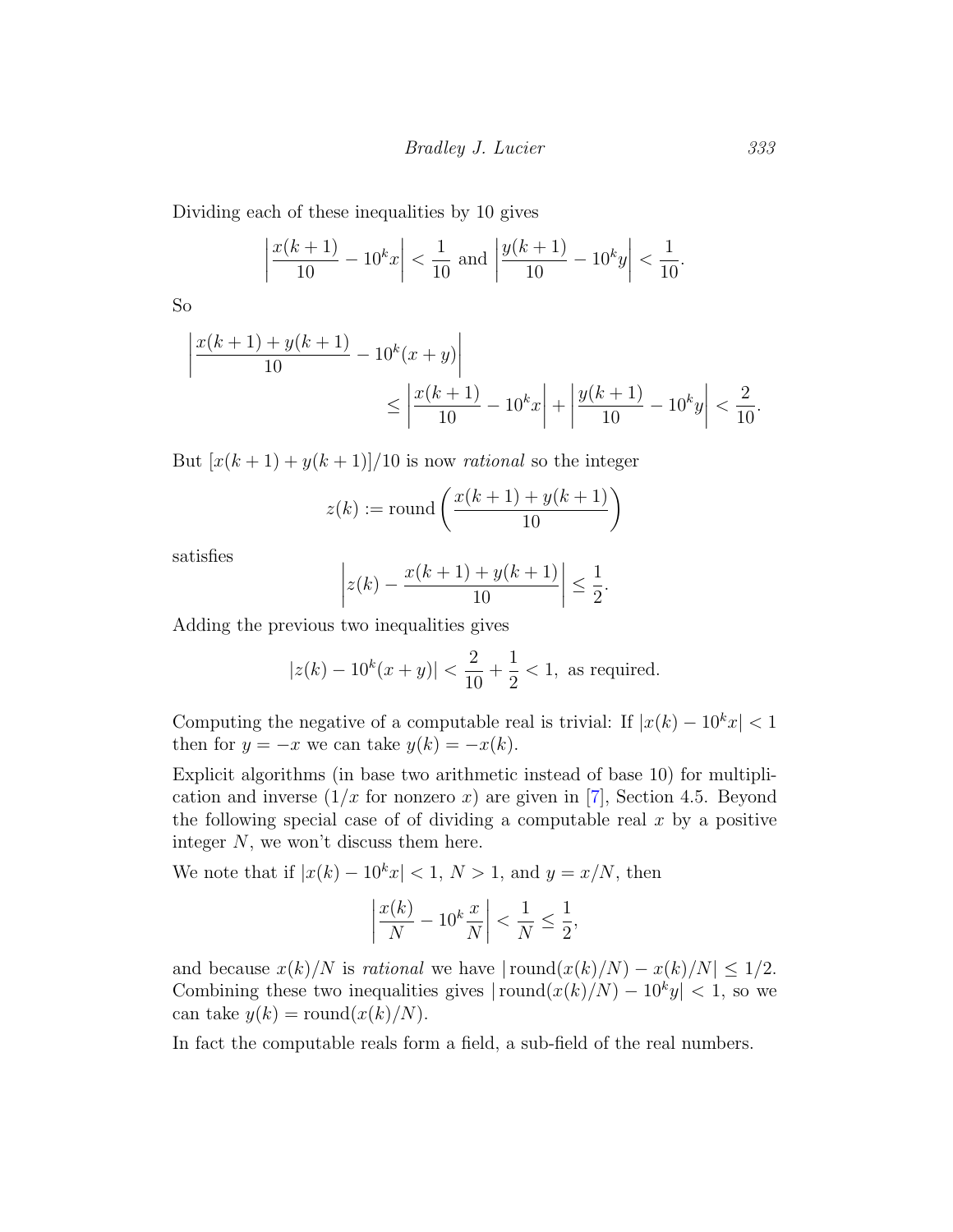## 4.8. Equality

One of the axioms of a field says that "for each number  $x \neq 0$ , there exists a number called  $x^{-1}$  such that  $x \times x^{-1} = 1$ ." So it's important to know whether any given x is zero, especially when one wants to compute  $x^{-1}$  or  $y/x$ .

But this is not computably decidable for the set of computable reals. Here's why: Say we want to know whether a given x is zero, so we ask for  $x(0)$ , i.e., an integer such that  $|x(0) - x| < 1$ . Let's say  $x(0) = 0$ , then by definition of  $x(0)$  we can say only that  $-1 < x < 1$ . If we then compute  $x(20)$  and find  $x(20) = 0$ , then we know that  $-10^{-20} < x < 10^{-20}$ , but we aren't any closer to knowing whether  $x$  is precisely zero or not. One cannot write a program that is guaranteed to be able to tell me whether  $x$  is zero after a finite number of steps.

Similarly if we want to know whether  $x > 0$ : If we happen to find a k such that  $x(k) > 0$ , then we know that  $x > 0$ . If we continue to get  $x(k) = 0$  for all the ks we try, we can't tell whether  $x > 0$ ,  $x < 0$ , or  $x = 0$ .

It is also not computable to determine the equality of computable numbers in general, for  $x = y$  if and only if  $x - y = 0$ , which we have seen is, in general, not computable. (This lack of computability manifests itself in programs that don't stop, if you ask them the wrong questions!) This can arise in ways that are perhaps not anticipated; for example, trying to compute round(x) when x is computable (and not just rational) is, in general, not computable because round $(x) = N$  if and only if

$$
N-\frac{1}{2}\leq x < N+\frac{1}{2}
$$

and neither of those inequalities is computably decidable.

The computable reals form an ordered field, but the ordering is not computable.

### <span id="page-18-0"></span>4.9. Square roots

We can use the function isqrt to show that if  $y$  is nonnegative and computable, then so is  $x = \sqrt{y}$ .

For any k we need to compute an integer  $x(k)$  such that  $|x(k) - 10^k x| < 1$ , or  $|x(k) - 10^k \sqrt{y}| < 1$ .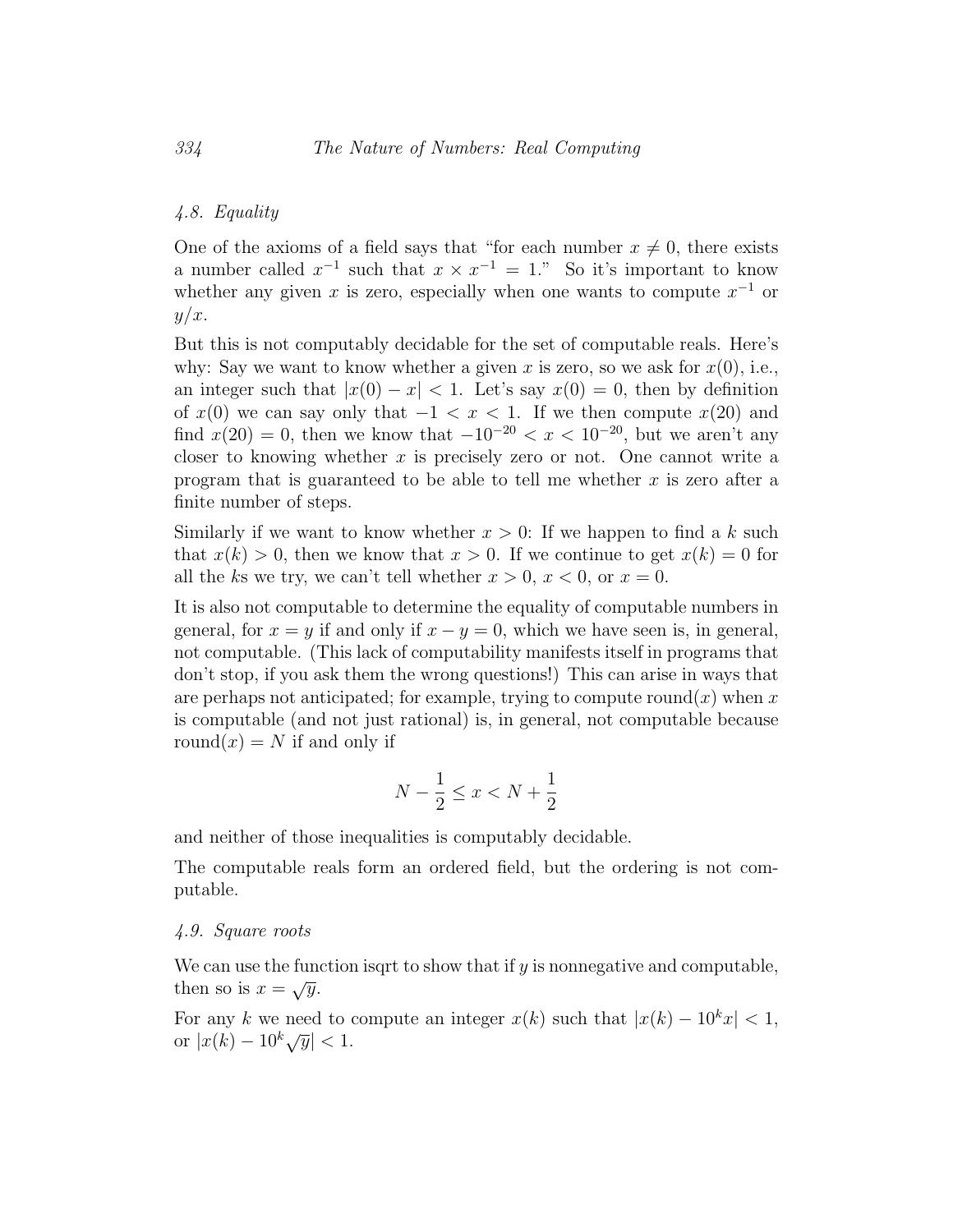The analysis of the algorithm depends on the simple formula  $a^2 - b^2 =$  $(a - b)(a + b)$ , and we proceed as follows:

First compute  $y(2k)$ , for which  $|y(2k) - 10^{2k}y| < 1$ . If  $y(2k) = 0$ , then we know  $|0 - 10^{2k}y| < 1$  so  $|10^k\sqrt{y}| < 1$ , so  $x(k) = 0$  =  $isqrt(y(2k))$  works.

If  $y(2k) = 1$ , then  $y > 0$  and  $|1 - 10^{2k}y| < 1$ . Using  $a^2 = 1$  and  $b^2 = 10^{2k}y$ we find

$$
|1-10^{2k}y| = |1-10^{k}\sqrt{y}| \times |1+10^{k}\sqrt{y}| < 1 \text{ or } |1-10^{k}\sqrt{y}| < \frac{1}{|1+10^{k}\sqrt{y}|} < 1,
$$

so  $x(k) = 1 = i$ sqrt $(y(2k))$  again works.

Otherwise, when  $y(2k) > 1$ , we have  $10^{2k}y > 1$ , so both  $\sqrt{y(2k)} > 1$  and Utility of the set of  $y \ge 1$ , we have 10  $y > 1$ , so  $10^k \sqrt{y} > 1$ . With  $a^2 = y(2k)$  and  $b^2 = 10^{2k}y$  we see

$$
|y(2k) - 10^{2k}y| = \left|\sqrt{y(2k)} - 10^k\sqrt{y}\right| \times \left|\sqrt{y(2k)} + 10^k\sqrt{y}\right| < 1,
$$

or

$$
\left|\sqrt{y(2k)}-10^k\sqrt{y}\right| < \frac{1}{\left|\sqrt{y(2k)}+10^k\sqrt{y}\right|} < \frac{1}{2}.
$$

Because  $y(2k)$  is an *integer*,  $|\text{isqrt}(y(2k)) - \sqrt{y(2k)}| < 1/2$  and  $x(k) :=$  $\text{inc}(y(2k))$  satisfies  $|x(k) - 10^k \sqrt{y}| < 1$ .

One can show that the computable reals form a real closed field.

## <span id="page-19-0"></span>4.10. In general,  $x(k)$  is a relation, not a function

We've previously noted that the condition  $|x(k) - 10^k x| < 1$  allows one to return N or  $N+1$  for  $x(k)$  when  $N < 10<sup>k</sup> x < N+1$ . Sometimes, for a given x, different ways of computing  $x(k)$  could lead to either result.

For example, let

$$
x = \frac{\sqrt{2}}{2} = \sqrt{\frac{1}{2}}
$$

and consider the two associated ways of computing the "digits" of this number, which we obtain by combining our programs for taking the square root of a computable number, converting a rational number to a computable number, and dividing a computable number by a positive integer: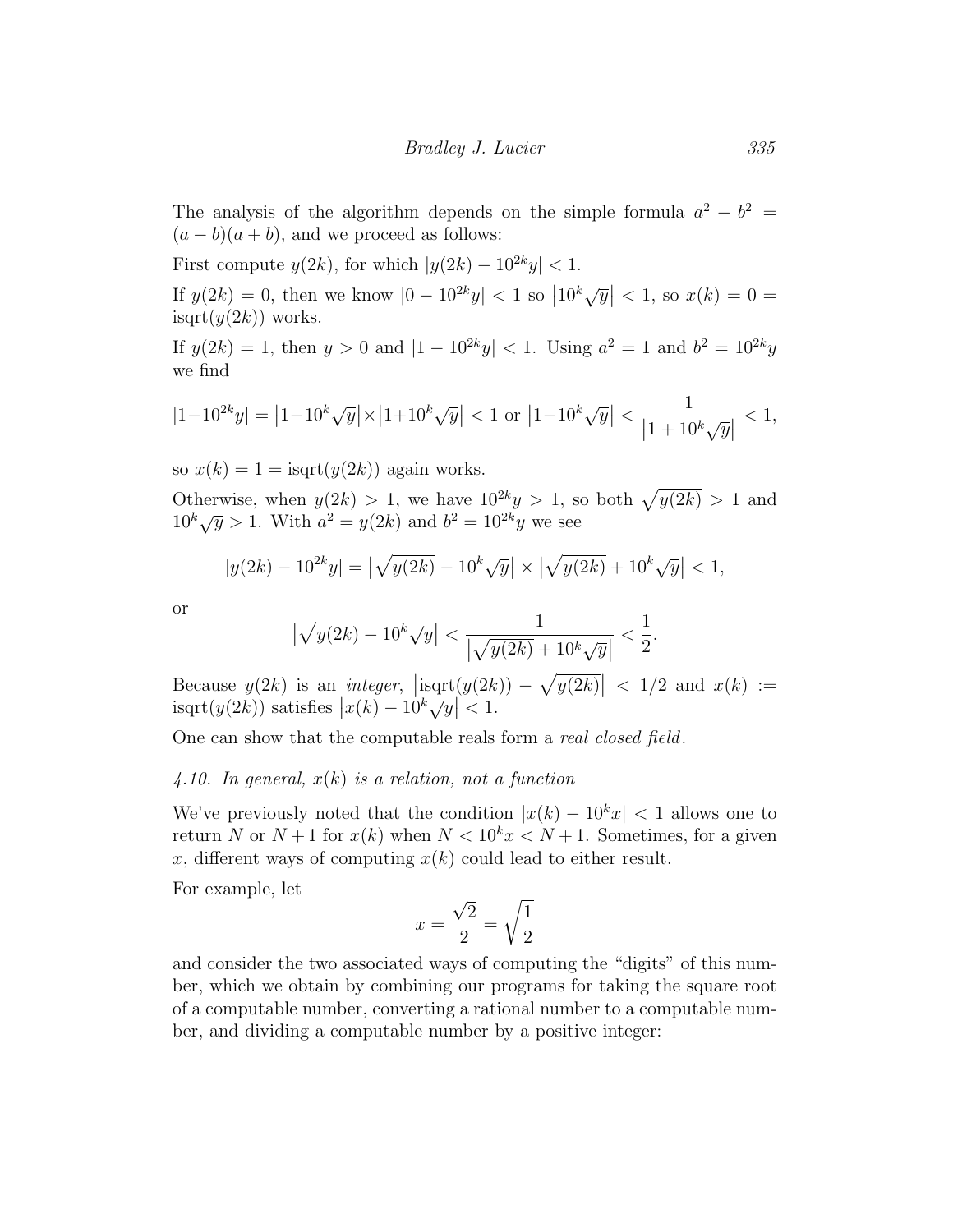• Convert 2 to a computable number, compute its square root, then divide by 2. Call this program  $\bar{x}(k)$ ,

$$
\bar{x}(k) = \text{round}\left(\frac{\text{isqrt}(\text{round}(2 \times 10^{2k}))}{2}\right).
$$

• Convert 1/2 to a computable number and compute its square root directly. Call this program  $\hat{x}(k)$ ,

$$
\hat{x}(k) = \text{isqrt}\left(\text{round}\left(\frac{1}{2} \times 10^{2k}\right)\right).
$$

We can see that  $x = \bar{x} = \hat{x}$ , and the computable number  $z = \bar{x} - \hat{x}$  is zero. Computing  $\bar{x}(k)$ ,  $\hat{x}(k)$ , and  $z(k)$  for various values of k quickly leads us to discover that

$$
\bar{x}(13) = 7071067811866 \neq \hat{x}(13) = 7071067811865,
$$

yet  $z(13) = 0$ , as it must, since z is zero. We can conclude that

$$
0.7071067811865 < \frac{\sqrt{2}}{2} < 0.7071067811866.
$$

Here is a simple, concrete example, where two programs to compute the "digits" of a computable number give two different results for a specific  $k$ .

# 4.11. How many computable reals?

Because we're using a character set of 256 elements, there are precisely  $256^n$ strings of  $n$  Latin-1 characters. We can put all possible (valid and invalid) computer programs in a list:

- 1. Start with listing all 256 length-one strings.
- 2. Add all  $256^2 = 65,536$  length-two strings to the list.
- 3. Etc.

There are countably many finite-length strings of characters, so countably many computer programs.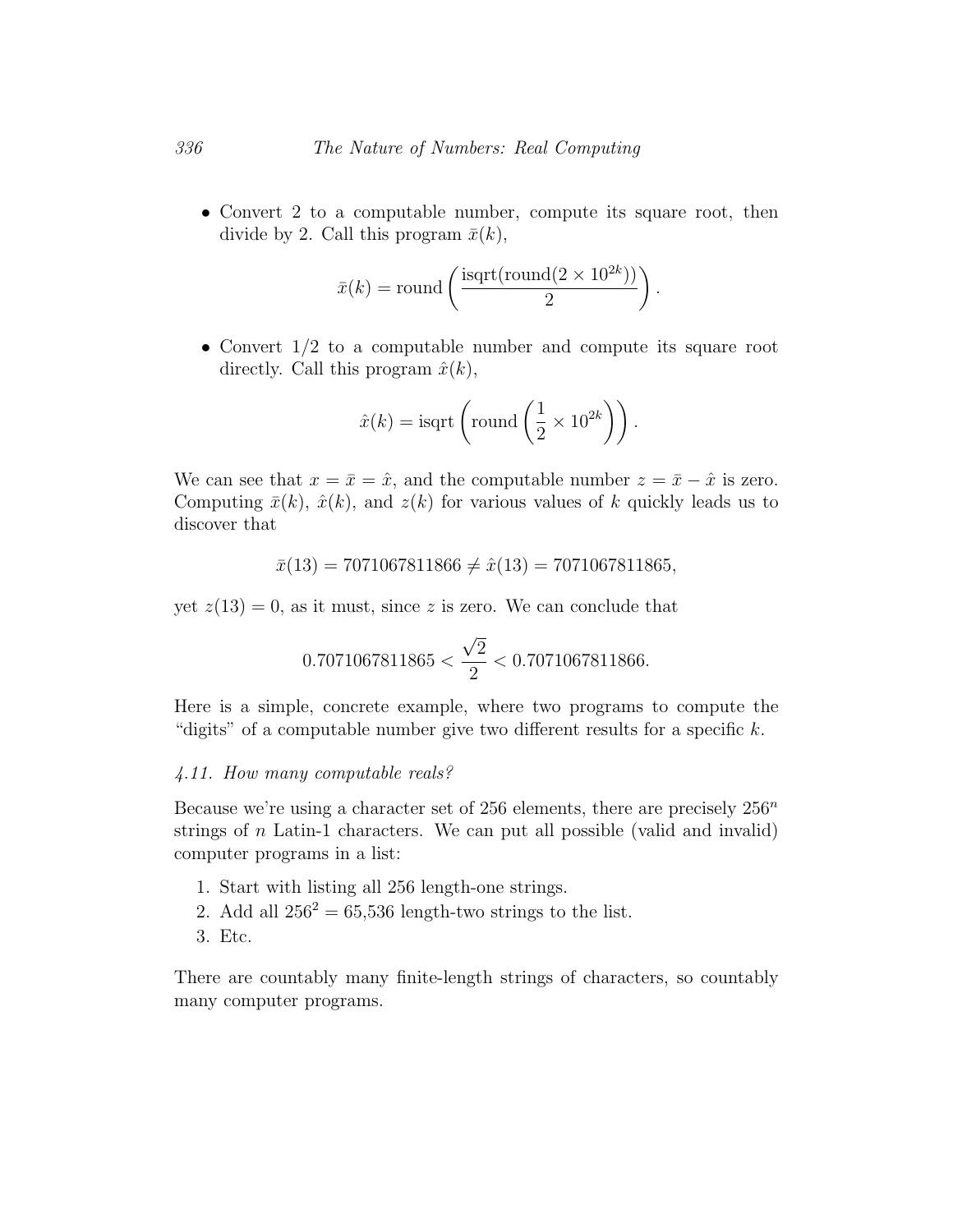Most of these programs are not even syntactically valid;<sup>[8](#page-1-0)</sup> others never stop. Of those programs that run to completion, some print the string "hello, world",<sup>[9](#page-1-0)</sup> while only some compute  $x(k)$  for some computable real number x. So there are at most countably many computable real numbers, and most real numbers (in Dedekind's sense) are not computable.

Somewhat paradoxically, however, Cantor's diagonalization argument shows again that you cannot put all the computable real numbers between 0 and 1 in a list  $x_1, x_2, x_3, \ldots$  For if you could, you could compute  $x_k(k)$ , for example,

$$
x_1(1) = 8
$$
  
\n
$$
x_2(2) = 28
$$
  
\n
$$
x_3(3) = 734
$$
  
\n
$$
x_4(4) = 0127
$$
  
\n
$$
\vdots
$$

We can now compute a new real  $\hat{x}$  whose digits are derived from the unit digits of  $x_k(k)$  in the following way: If the unit digit of  $x_k(k)$ , d say, satisfies  $d < 5$ , then set the kth digit of  $\hat{x}$  to 7; otherwise, set it to 3. We take  $\hat{x}(k)$ to be simply the first k digits in this expansion.

By the way we constructed  $\hat{x}$ , we have  $|\hat{x}(k) - 10^k \hat{x}| \leq 0.7777... < 1$ ; furthermore,  $|\hat{x}(k) - x_k(k)| \ge 2 > 1$ , so we know that  $\hat{x} \neq x_k$  for every k. So  $\hat{x}$  is not in this list!

What is going on? There are no more computable reals than programs, and there are clearly only countably many programs, yet if we assume we can put all the computable reals into a list, we can always find another computable real not in that list!

What this construction shows is that *one cannot compute the list of com*putable reals—one cannot write a computer program to pick out from the list of all possible programs those programs that represent the computable reals.[10](#page-1-0)

<sup>8</sup>Except maybe in the programming language Perl; see [\[9\]](#page-29-6).

<sup>9</sup>The first example program in Kernighan and Ritchie's 1978 tutorial The C Programming Language [\[8\]](#page-29-7).

 $10$ Indeed, in his paper  $[15]$ , Turing showed that one cannot write a program to determine whether a general program will halt, let alone whether it will halt and return an integer satisfying [\(1\)](#page-14-0).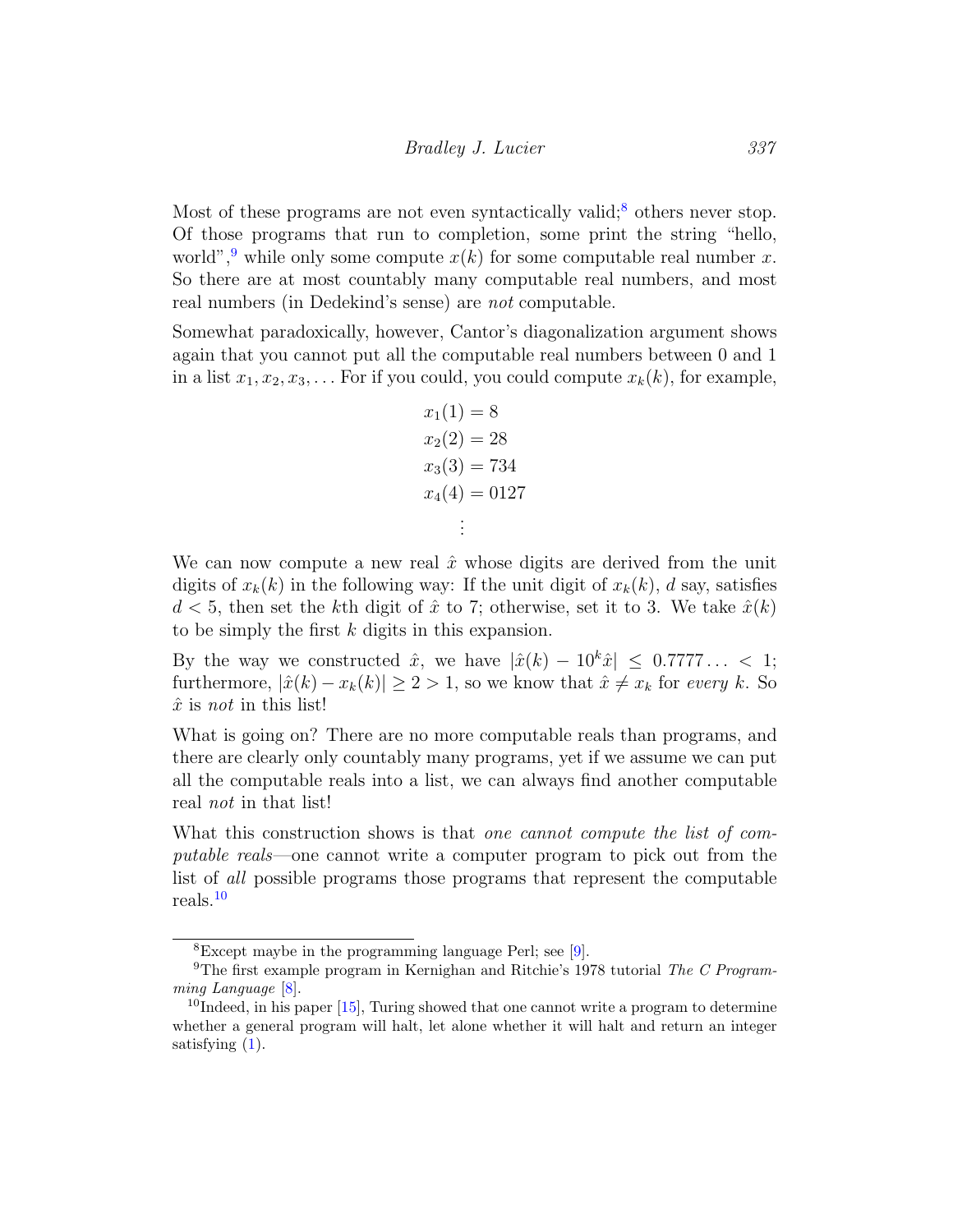### 4.12. A real number that is not computable

The previous section shows that we cannot computably tell which computer programs correspond to computable reals and which do not. This result allows us to specify a real number that is not computable.

To simplify, we assume this number U lies between 0 and 1, and we specify its decimal digits. In particular, we set the Mth digit of  $U$  to be 3 if the Mth program in our list of all possible programs is a program for a computable real, and 7 otherwise. Since one cannot computably decide for every program whether that program computes a computable real, the digits of  $U$  are not computable. Therefore  $U$  itself is not computable.

### 4.13. All useful numbers are computable

To me this is almost a tautology—if you can't compute the value of a number to arbitrary accuracy, then that number isn't very useful!

Let's look specifically at  $\pi$  and e, perhaps the two most famous "useful" numbers. Each can be defined in terms of convergent infinite series of rational numbers from calculus, for example,

$$
\pi = 4 \sum_{n=0}^{\infty} \frac{2}{(4n+1)(4n+3)}
$$
 and  $e = \sum_{n=0}^{\infty} \frac{1}{n!}$ .

Each of these series is of the form  $A = \sum_{n=0}^{\infty} a_n$ , with the properties that (a) the sequence of rational coefficients  $\{a_n \mid n = 0, 1, 2, \ldots\}$  is itself computable (for any  $N$  one can compute the first  $N$  coefficients in a finite number of steps), and (b) there is a computable function  $T(K)$ ,  $K = 1, 2, \ldots$ , (a modulus of convergence) returning nonnegative integers, such that the partial sums  $A_N = \sum_{n=0}^{N} a_n$  satisfy<sup>[11](#page-1-0)</sup>  $|A_{T(K)} - A| < \frac{1}{K}$  $\frac{1}{K}$ .

The limits of such series are themselves computable: for each k, let  $K =$  $2 \times 10^k$  and  $N = T(K)$ ; then

$$
|A_N - A| < \frac{1}{2} \times 10^{-k}
$$
 or  $|10^k A_N - 10^k A| < \frac{1}{2}$ .

Now  $10^k A_N$  is itself *rational*, so we find that  $A(k) = \text{round}(10^k A_N)$  satisfies  $|A(k) - 10^k A_N| \leq \frac{1}{2}$ . Combining the two previous inequalities gives  $|A(k) 10<sup>k</sup>A$  < 1, as needed.

<sup>&</sup>lt;sup>11</sup>See Definition 3.1 in  $[1]$  or Definition 3.11 of  $[2]$  to find similar requirements.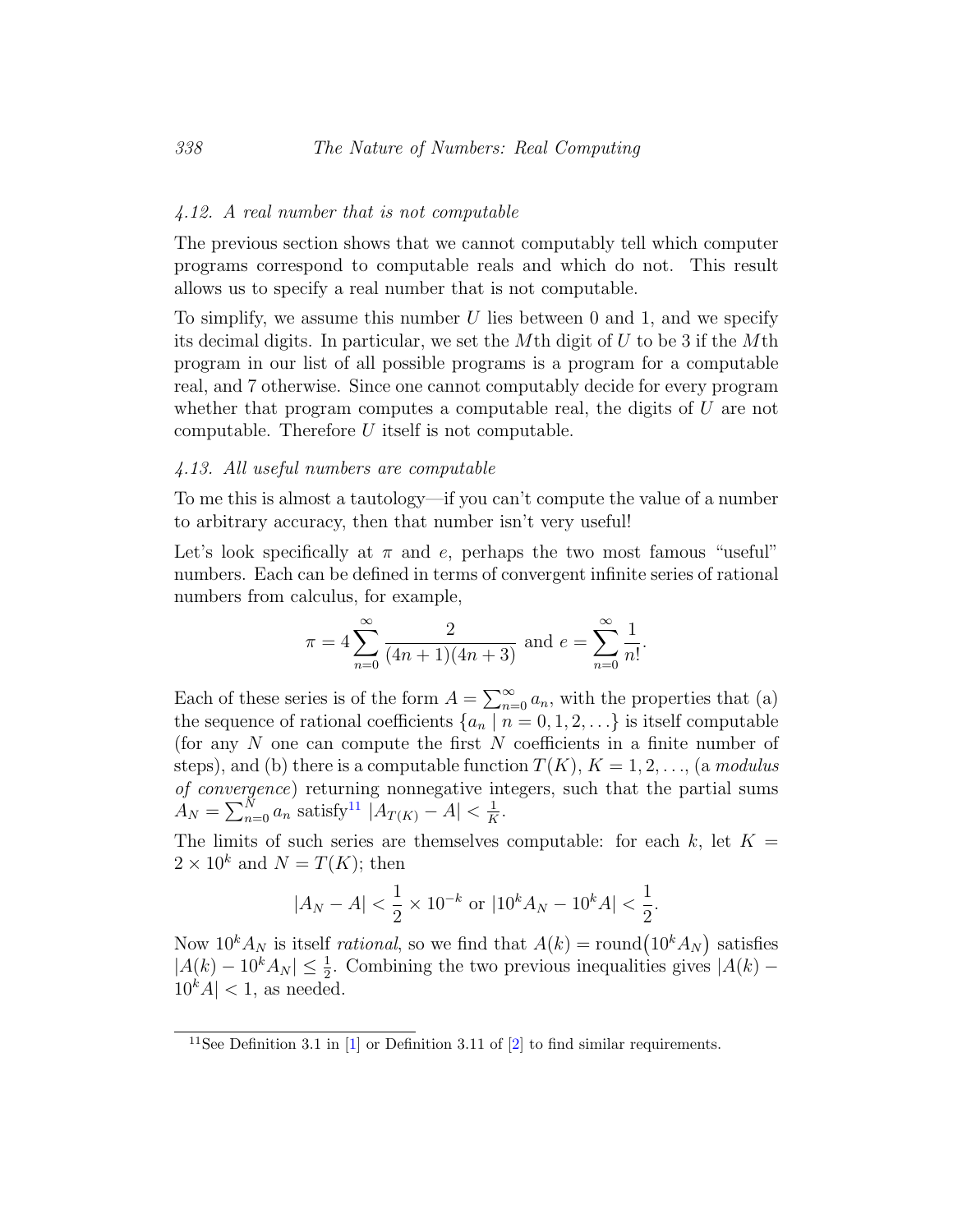An extension of this argument shows that if  $x$  is a computable real within the radius of convergence of the power series

$$
f(x) = \sum_{n=0}^{\infty} a_n x^n
$$

with computable rational coefficients  $a_n$  and a computable modulus of convergence, then  $f(x)$  is also a computable real. So  $\log x$ ,  $e^x$ ,  $\sin x$ ,  $\cos x$ , etc., are all computable functions.

## <span id="page-23-0"></span>4.14. All computable functions are continuous

We prove here that all computable functions that are defined for all com-putable real arguments and return computable real results are continuous.<sup>[12](#page-1-0)</sup>

To be more precise in this section, to every computable real number  $x$  we associate one of Turing's "machines"<sup>[13](#page-1-0)</sup>  $X$ , which, for each nonnegative integer argument k, stops after a finite number of steps and returns an integer  $X(k)$ for which

<span id="page-23-1"></span>
$$
\left| \frac{X(k)}{10^k} - x \right| < \frac{1}{10^k}, \quad k \ge 0. \tag{2}
$$

(In this section X is the machine and  $X(k)$  is the value it returns.) For each computable  $y$  there is a machine  $Y$ , etc.

So what can we learn from [\(2\)](#page-23-1) for a fixed  $K \geq 0$ ? First that

$$
\frac{X(k) - 1}{10^k} < x < \frac{X(k) + 1}{10^k}, \quad k = 0, 1, \dots, K,
$$

and the intersection of these intervals

<span id="page-23-2"></span>
$$
\left(\frac{L_K}{10^K}, \frac{U_K}{10^K}\right) = \bigcap_{k=0}^K \left(\frac{X(k) - 1}{10^k}, \frac{X(k) + 1}{10^k}\right) \tag{3}
$$

<sup>&</sup>lt;sup>12</sup>Later material does not rely on this section, which is more technical than the others.

 $13$ You can think of X as an algorithm, function, computer program, subroutine, procedure, closure, etc., depending on the terminology used by your favorite programming language. You can also think of a computer as a "universal" Turing machine that takes programs as representations of other Turing machines and executes them.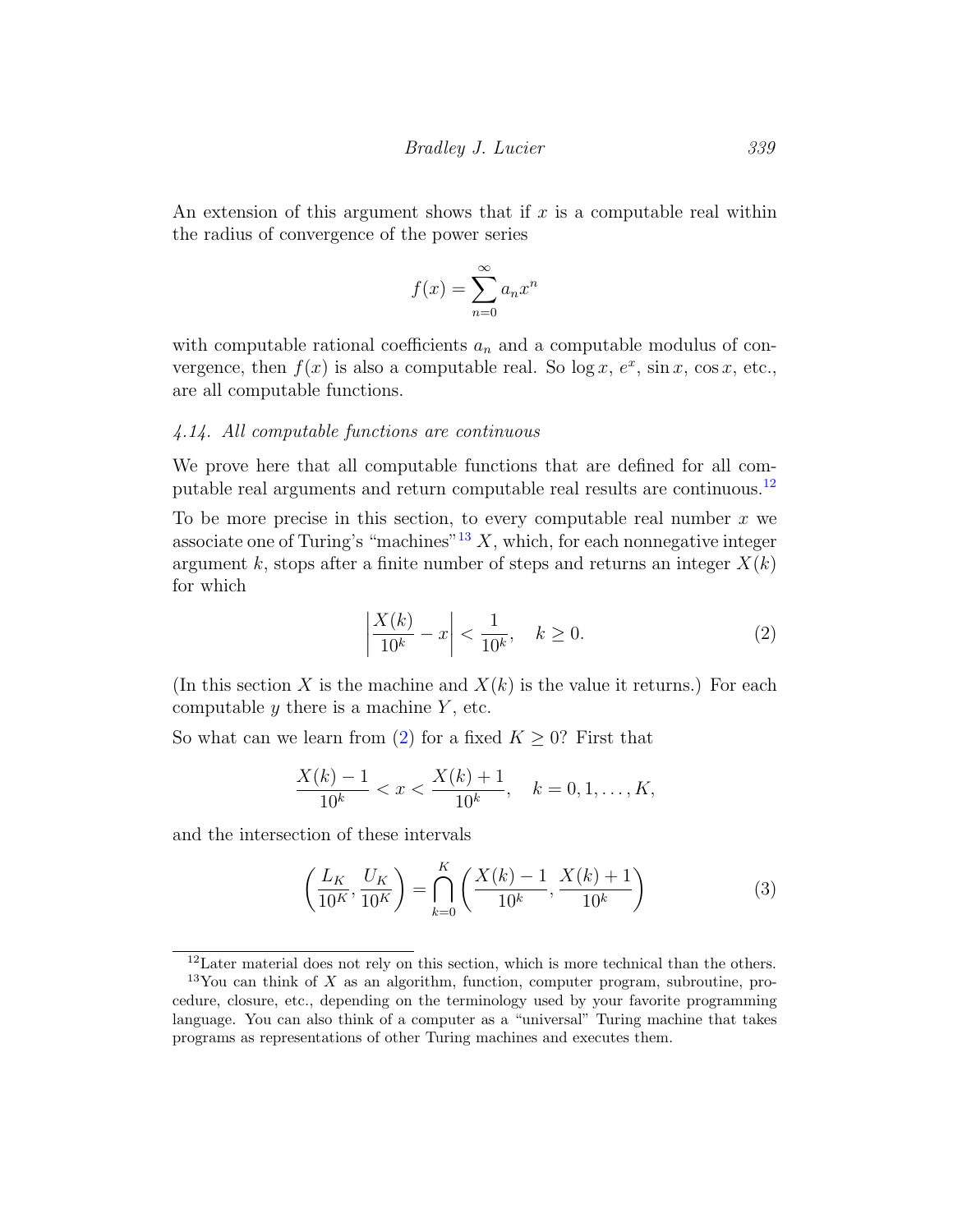is nonempty—x is in each of these intervals, after all. (Here L is for Lower and U is for  $Upper.$ )

Second, we note that if a computable real  $y$  is also in the intersection, that is,

$$
\frac{L_K}{10^K} < y < \frac{U_K}{10^K},
$$

then

$$
\frac{X(k) - 1}{10^k} < y < \frac{X(k) + 1}{10^k}, \quad k = 0, 1, \dots, K.
$$

This means that if Y is a valid machine for  $y$  (so Y and  $y$  satisfy [\(2\)](#page-23-1)), then

$$
\overline{Y}(k) = \begin{cases} X(k), & 0 \le k \le K, \\ Y(k), & K < k, \end{cases} \tag{4}
$$

where we've now replaced  $Y(k)$  with the value  $X(k)$  for all  $k \leq K$ , is also a valid machine for y; that is,  $\overline{Y}$  and y also satisfy [\(2\)](#page-23-1).

We now consider the function  $f(x)$ . To say that  $f(x)$  is computable means that there is a machine  $F$  that has a slot into which one can plug in another machine X associated with a computable real number  $x$ . As before,  $X$  will take nonnegative integers as arguments and return integers. The machine F after X is plugged in specifies a new machine  $F_X$ ,<sup>[14](#page-1-0)</sup> which again takes nonnegative integers k as arguments and returns integers  $F_X(k)$  that satisfy

$$
\left| \frac{F_X(k)}{10^k} - f(x) \right| < \frac{1}{10^k}, \quad k \ge 0. \tag{5}
$$

The machine  $F_X$ , when applied to k, stops after a finite number of steps, during which it evaluates  $X(\ell)$  for at most finitely many  $\ell$ ; the number of evaluations of X, and the arguments  $\ell$ , may depend on k and previous results that X returns.  $F_X$  cannot somehow look at the steps that X takes in its computations: it can only receive the results  $X(\ell)$ .

We're now ready to show that we can make  $f(y)$  as close to  $f(x)$  as we like by specifying how close  $y$  must be to  $x$ . In other words, if you give me a computable number  $\epsilon > 0$  and a computable real x, I'll give you a (rational)

<sup>&</sup>lt;sup>14</sup>We use subscript notation  $F_X$  to represent the result of F when applied to X instead of functional notation  $F(X)$  so we can write  $F_X(k)$  instead of  $F(X)(k)$ .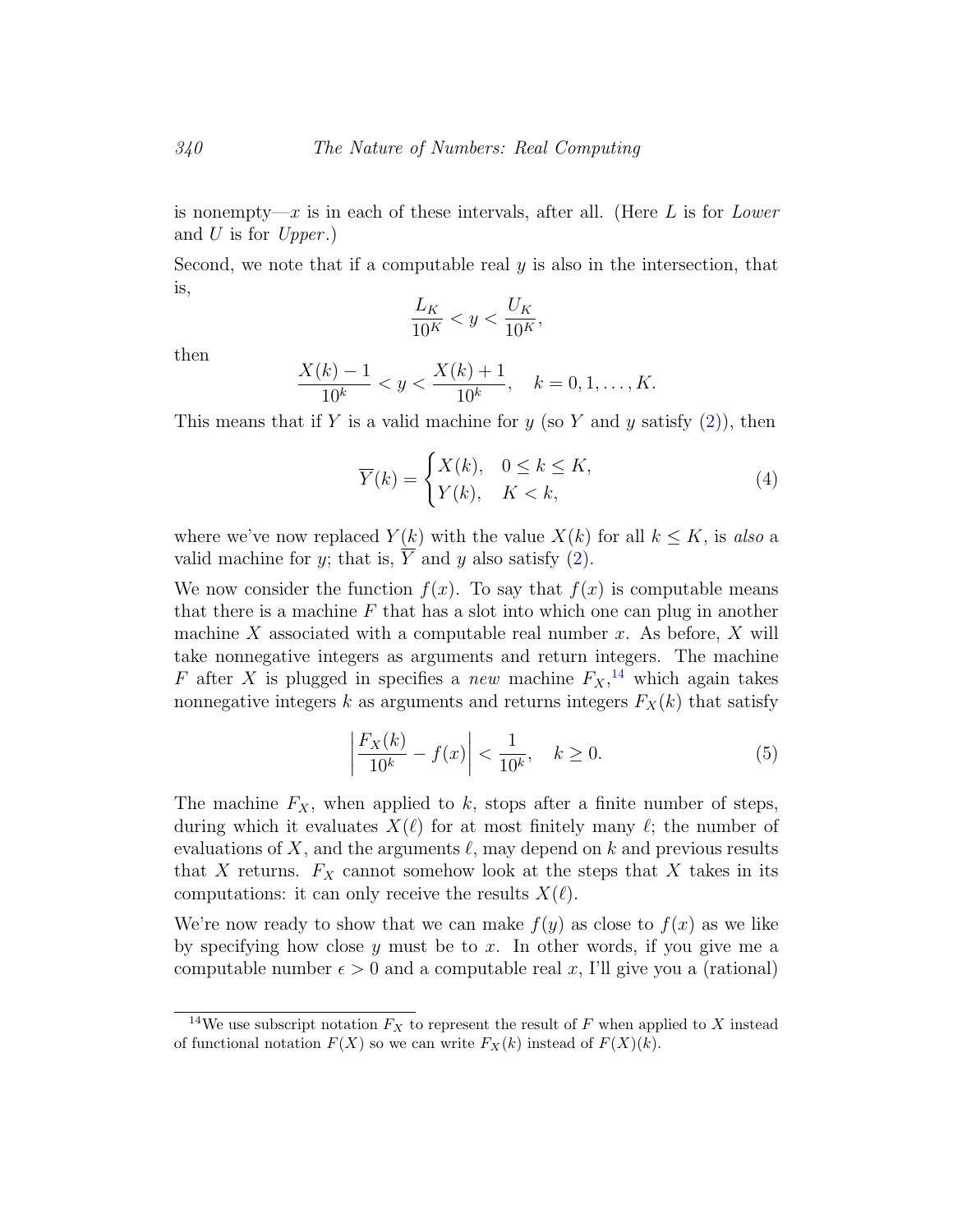number  $\delta > 0$  such that  $|f(x) - f(y)| < \epsilon$  for all computable y for which  $|x-y| < \delta$ .

To begin, given  $\epsilon > 0$ , I can choose a  $K \geq 0$  such that  $1/10^{K} < \epsilon/4$ . Given x with associated machine X, I'm going to run the machine  $F_X$  with the argument K until it stops and returns  $F_X(K)$  that satisfies

<span id="page-25-1"></span><span id="page-25-0"></span>
$$
\left| \frac{F_X(K)}{10^K} - f(x) \right| < \frac{1}{10^K}.\tag{6}
$$

If the machine  $F_X$  when applied to K never evaluates X for any k, then  $F_X(K) = F_Y(K)$  for any machine Y for a computable real y. Using formula [\(6\)](#page-25-0) for both  $f(x)$  and  $f(y)$  shows that

$$
|f(x) - f(y)| = \left| f(x) - \frac{F_X(K)}{10^k} + \frac{F_Y(K)}{10^k} - f(y) \right|
$$
  
\n
$$
\leq \left| f(x) - \frac{F_X(K)}{10^k} \right| + \left| \frac{F_Y(K)}{10^k} - f(y) \right|
$$
  
\n
$$
< \frac{1}{10^k} + \frac{1}{10^k} = \frac{2}{10^k} < \epsilon
$$
 (7)

for all y.

Otherwise, let's denote by  $K'$  the *largest* value of k for which  $F_X$  evaluates  $X(k)$  when running the machine  $F_X$  applied to K. We'll also compute the interval

$$
(a,b) = \left(\frac{L_{K'}}{10^{K'}}, \frac{U_{K'}}{10^{K'}}\right) = \bigcap_{k=0}^{K'} \left(\frac{X(k)-1}{10^k}, \frac{X(k)+1}{10^k}\right)
$$

from [\(3\)](#page-23-2). Then for any y in  $(a, b)$ , the machine  $\overline{Y}$ , defined by  $\overline{Y}(k) = X(k)$ for  $k = 0, \ldots, K'$  and  $\overline{Y}(k) = Y(k)$  for  $k > K'$ , is a valid machine for y and  $F_X(K) = F_{\overline{Y}}(K)!$  Using [\(7\)](#page-25-1) again, we see that

<span id="page-25-2"></span>
$$
|f(x) - f(y)| < \frac{2}{10^K} < \epsilon,\tag{8}
$$

but we don't yet have our  $\delta$ .

Both  $a$  and  $b$ , the endpoints of our interval, are computable, with associated machines A and B. So we can find  $F_A(K)$  satisfying

$$
\left| \frac{F_A(K)}{10^K} - f(a) \right| < \frac{1}{10^K},
$$

with the same for  $f(b)$ .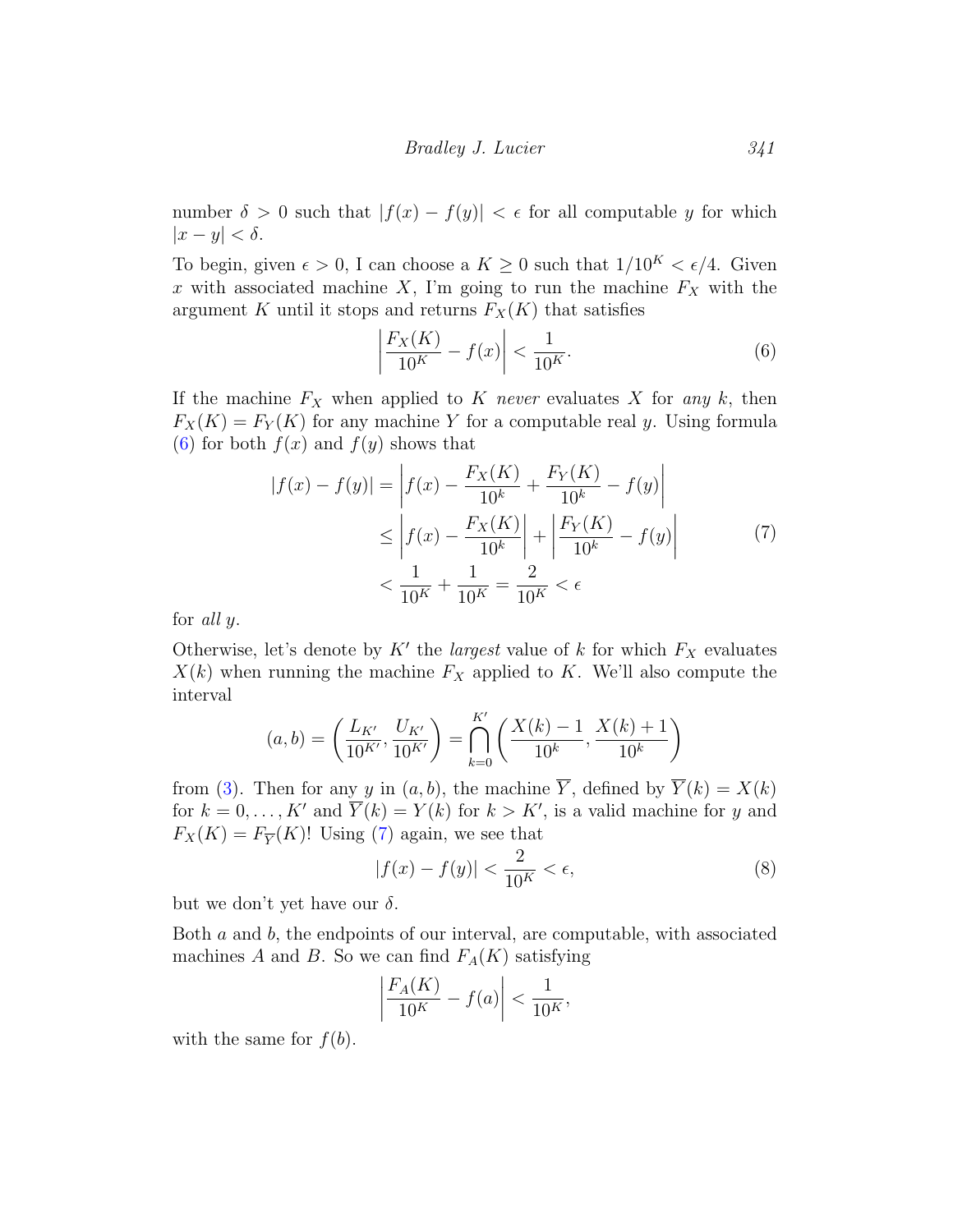The machine  $F_A$  applied to K evaluates A for finitely many  $m$ , so let M be the largest value for which  $F_A$  evaluates A, and let  $M' = \max(M, K')$ . Then for any computable y that satisfies  $|y - a| < 1/10^{M'}$ , the machine  $\overline{Y}$  with

$$
\overline{Y}(m) = \begin{cases} A(m), & 0 \le m \le M', \\ Y(m), & M' < m, \end{cases}
$$

is valid for  $y^{15}$  $y^{15}$  $y^{15}$  and satisfies  $F_{\overline{Y}}(K) = F_A(K)$ , so by [\(7\)](#page-25-1), for all such y

<span id="page-26-0"></span>
$$
|f(a) - f(y)| < \frac{2}{10^K}.\tag{9}
$$

A similar argument shows that there is a nonnegative integer  $N'$  such that for all computable y satisfying  $|y - b| < 1/10^{N'}$ ,  $|f(y) - f(b)| < 2/10^{K}$ .

Combining these inequalities shows that if

$$
|y - x| < \min\left(\frac{|b - a|}{4}, \frac{1}{10^{M'}}, \frac{1}{10^{N'}}\right) = \delta,
$$

we have:

- 1. If  $a+\delta \leq x \leq b-\delta$ , then for all  $|y-x| < \delta$ ,  $y \in (a, b)$ , so  $|f(x)-f(y)| < \delta$  $2/10^{K} < \epsilon$  by [\(8\)](#page-25-2).
- 2. If  $a < x < a+\delta$ , then for those  $y \in (a, x+\delta), |f(x)-f(y)| < 2/10<sup>K</sup> < \epsilon$ by [\(8\)](#page-25-2). And for those  $y \in (x - \delta, a]$ , we have by [\(9\)](#page-26-0)

$$
|f(y)-f(x)|<|f(y)-f(a)|+|f(a)-f(x)|<\frac{2}{10^K}+\frac{2}{10^K}<\epsilon.
$$

3. A similar argument holds when  $b - \delta < x < b$ .

#### 4.15. A real application

The routine that multiplies integers of arbitrary size in the Gambit implementation of Scheme [\[5\]](#page-29-9) relies on computing Fast Fourier Transforms of vectors of complex floating-point numbers, and is based on a result of Colin Percival [\[12\]](#page-30-4).

<sup>&</sup>lt;sup>15</sup>This is because  $a$  is an integer over a power of 10.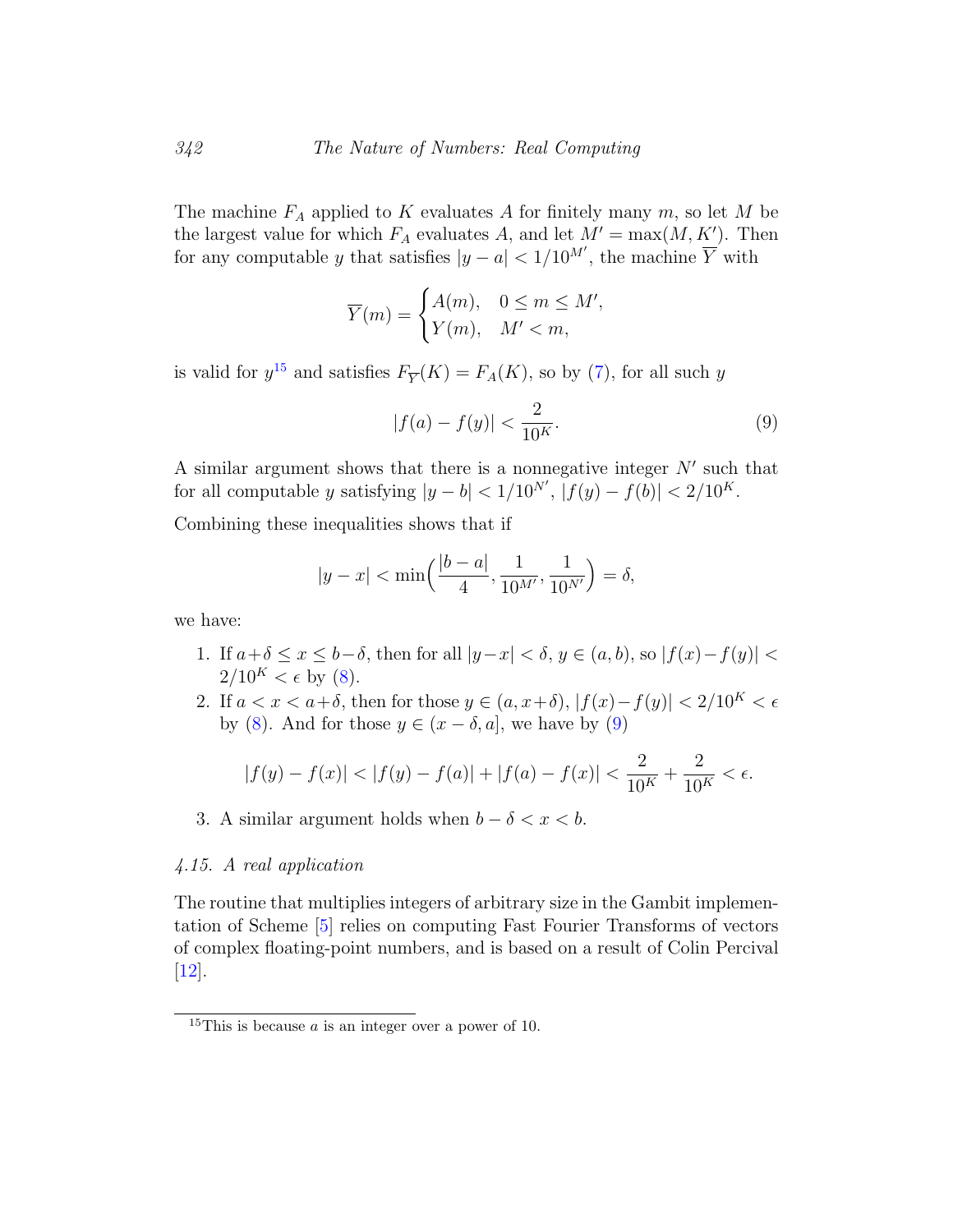Such a routine needs a table of complex floating-point approximations to

$$
e^{i\theta} = \cos(\theta) + i\sin(\theta), \quad \theta = \frac{j\pi}{2^N}, \ j = 0, \dots, 2^{N-1},
$$

for a positive integer  $N$ . Percival's paper requires very specific accuracy of the entries of this table.

I used my computable real routines both to build this table and to determine its accuracy.<sup>[16](#page-1-0)</sup> I won't give details here, but I needed two things: (a) a routine to correctly round computable reals to floating-point numbers (which is, in general, noncomputable, but I was careful to call it only on irrational computable real arguments for which it is guaranteed to work) and (b) computable versions of the complex exponentials

$$
e^{\pi i/2^k} = \cos\left(\frac{\pi}{2^k}\right) + i\sin\left(\frac{\pi}{2^k}\right), \quad k = 1, \dots, N,
$$

for some integer N. When  $k = 1$ ,  $e^{\pi i/2^{1}} = i$ , and subsequent values are computed using square roots; for example, for  $k = 2$ ,

$$
e^{\pi i/2^2} = \sqrt{e^{\pi i/2^1}} = \frac{\sqrt{2}}{2} + i\frac{\sqrt{2}}{2}
$$
, etc.

If a and b are computable real numbers, we can find computable  $x$  and  $y$ such that  $a + ib = (x + iy)^2$  as follows. We have

$$
a + ib = (x + iy)^2 = x^2 - y^2 + i(2xy),
$$

so  $a = x^2 - y^2$  and  $b = 2xy$ , or  $y = b/(2x)$ . Using this expression for y, we get

$$
a = x^2 - \frac{b^2}{4x^2} \text{ or } 4x^4 - 4ax^2 - b^2 = 0.
$$

This is a quadratic in  $x^2$ , so the quadratic formula gives

$$
x^{2} = \frac{4a \pm \sqrt{16a^{2} + 16b^{2}}}{8} = \frac{a}{2} \pm \frac{1}{2}\sqrt{a^{2} + b^{2}}.
$$

We choose the  $+$  of  $\pm$  because  $x^2$  is nonnegative, and then another square root gives us x. Then we set  $y = b/(2x)$  (when  $x \neq 0$ ).

Beyond the operations that have already been given, we need only figure out how to multiply and divide computable real numbers; suitable algorithms can be found in Section 4.5 of [\[7\]](#page-29-1).

<sup>&</sup>lt;sup>16</sup>This can also easily be achieved with existing software libraries, e.g., MPFR  $[6]$ .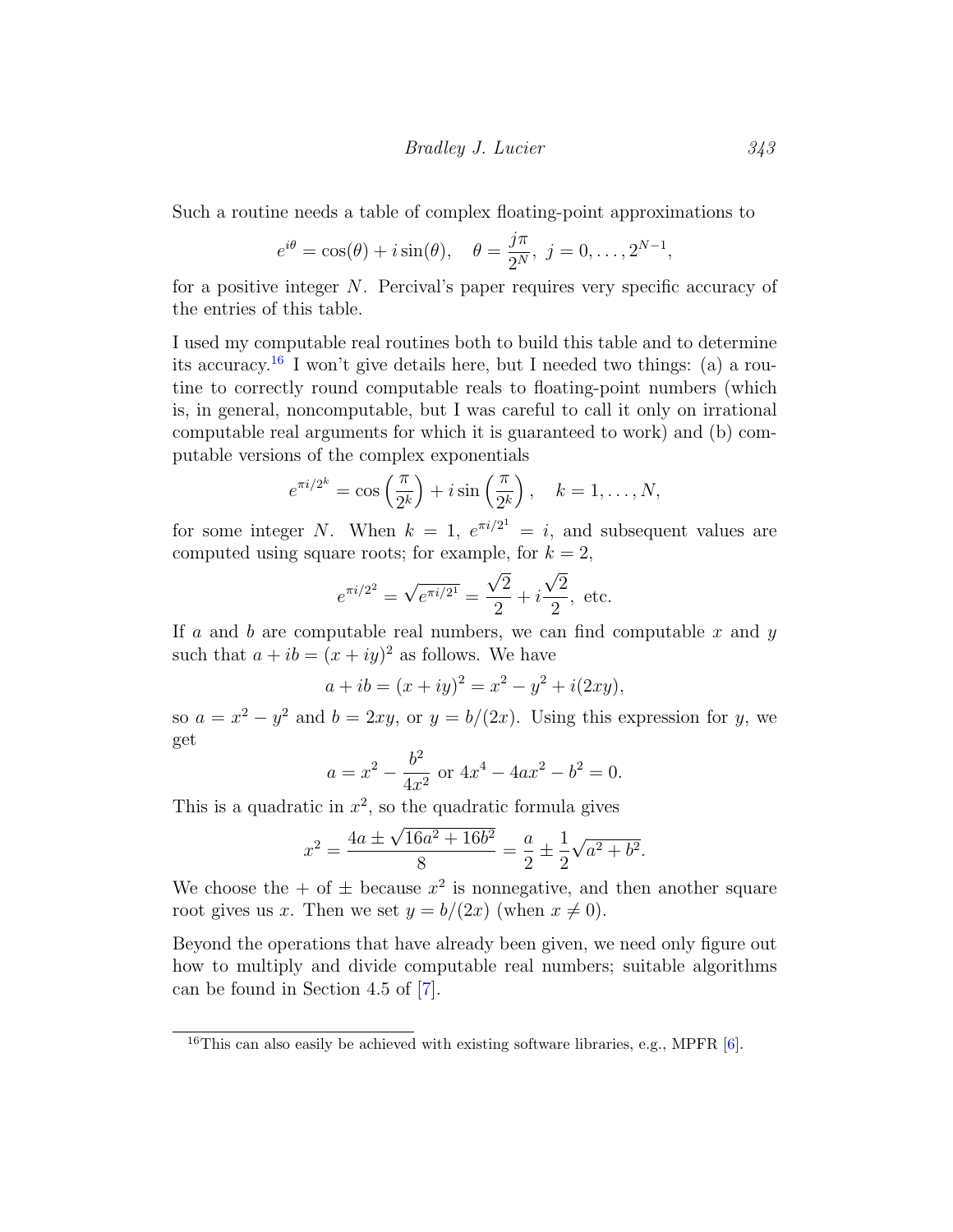# 5. Postscript

I won't argue that the current approach of teaching Real Analysis for math majors in university be replaced with the computable real approach  $- I$ don't know enough about the computable reals to make that argument. The computable approach leads to conclusions that students might generally find difficult; for example, the function  $f(x) = 0$  for  $x < 0$  and  $f(x) = 1$  for  $x \ge 0$ is not a computable function (because of the comparisons).

As I hope I've made clear, however, studying the computable reals had quite a number of benefits to me personally.

First, it gave me added perspective on the statement attributed to Leopold Kronecker that "God made the integers, all else is the work of man"—all operations here are on integers, with the rational numbers and the computable reals being built on top of such things. It gave me a better understanding of Turing's ideas. It integrated my evolving sense of number as a child with my professional understanding as an adult.

Second, it drove home to me how beautiful mathematical theories can be built by noncomputable or nonconstructive approaches, but with perhaps little practical significance. It seems in some cases to lead to almost a personal belief (a religious faith?) in things that cannot be constructed: that all vector spaces have bases, that every bounded linear functional on a closed subspace of a Banach space can be extended to the whole space, that some sets are not Lebesgue measurable. Beautiful (and sometimes strange) results—many with constructive counterparts [\[1\]](#page-29-8)—that range from curiosities to the bases of even more grandiose and beautiful theories.

Finally, the computable real approach, with guaranteed accuracy of final results, helped me as a professional mathematician find accurate solutions to highly sensitive problems. Accurate final answers are definitely not guaranteed by the popular approach of fixing ahead of time the precision of intermediate results to 50 or 100 digits, say, and then hoping that this will guarantee 15 digits accuracy in the final result.

I would argue that students should be exposed to these ideas in real analysis class, in the same way that a digital electronics design class would have a laboratory component.

Acknowledgments. I thank Kyle Dahlin for carefully reading an early draft of this document, and Leonard Lipshitz, with whom I've discussed these issues over many years.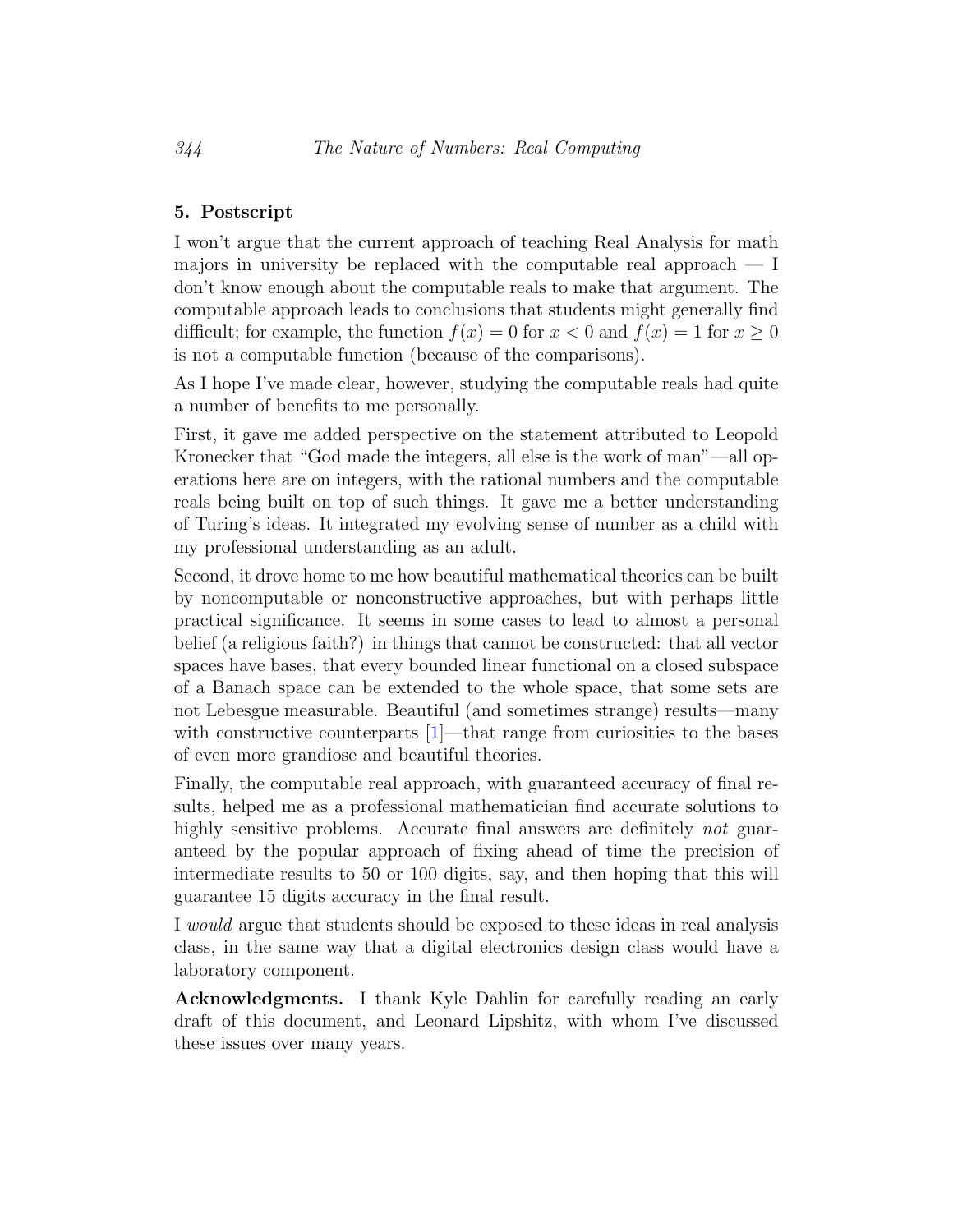### References

- <span id="page-29-8"></span>[1] Errett Bishop and Douglas Bridges. Constructive Analysis, volume 279 of Grundlehren der Mathematischen Wissenschaften [Fundamental Principles of Mathematical Sciences]. Springer-Verlag, Berlin, 1985.
- <span id="page-29-4"></span>[2] Vasco Brattka, Peter Hertling, and Klaus Weihrauch. A tutorial on computable analysis. In S. Barry Cooper, Benedikt Löwe, and Andrea Sorbi, editors, New Computational Paradigms: Changing Conceptions of What Is Computable, pages 425–491. Springer New York, New York, NY, 2008.
- <span id="page-29-0"></span>[3] Roddy Doyle. The Dead Republic. Jonathan Cape, London, 2010.
- <span id="page-29-2"></span>[4] Louise Erdrich. The Night Watchman. Harper, New York, NY, 2020.
- <span id="page-29-9"></span>[5] Marc Feeley. Gambit Scheme. <https://github.com/gambit/gambit>. Accessed 2022/01/09.
- <span id="page-29-10"></span>[6] Laurent Fousse, Guillaume Hanrot, Vincent Lefèvre, Patrick Pélissier, and Paul Zimmermann. MPFR: A multiple-precision binary floatingpoint library with correct rounding. ACM Transactions on Mathematical Software, 33(2), 2007. Article 13, 15 pages.
- <span id="page-29-1"></span>[7] John Robert Harrison. Theorem Proving with the Real Numbers. CPHC/BCS Distinguished Dissertations. Springer-Verlag London, Ltd., London, 1998.
- <span id="page-29-7"></span>[8] Brian W. Kernighan and Dennis W. Ritchie. The C Programming Language. Prentice Hall, Englewood Cliffs NJ, 1978.
- <span id="page-29-6"></span>[9] Colin McMillen. 93% of paint splatters are valid Perl programs. [https:](https://www.famicol.in/sigbovik/) [//www.famicol.in/sigbovik/](https://www.famicol.in/sigbovik/). Accessed 2022/01/09.
- <span id="page-29-3"></span>[10] Valérie Ménissier-Morain. Arbitrary precision real arithmetic: design and algorithms. The Journal of Logic and Algebraic Programming, 64(1):13–39, 2005.
- <span id="page-29-5"></span>[11] Carl Douglas Olds. Continued Fractions. Number 9 in the Anneli Lax New Mathematical Library. Mathematical Association of America, Washington, D.C., 1963.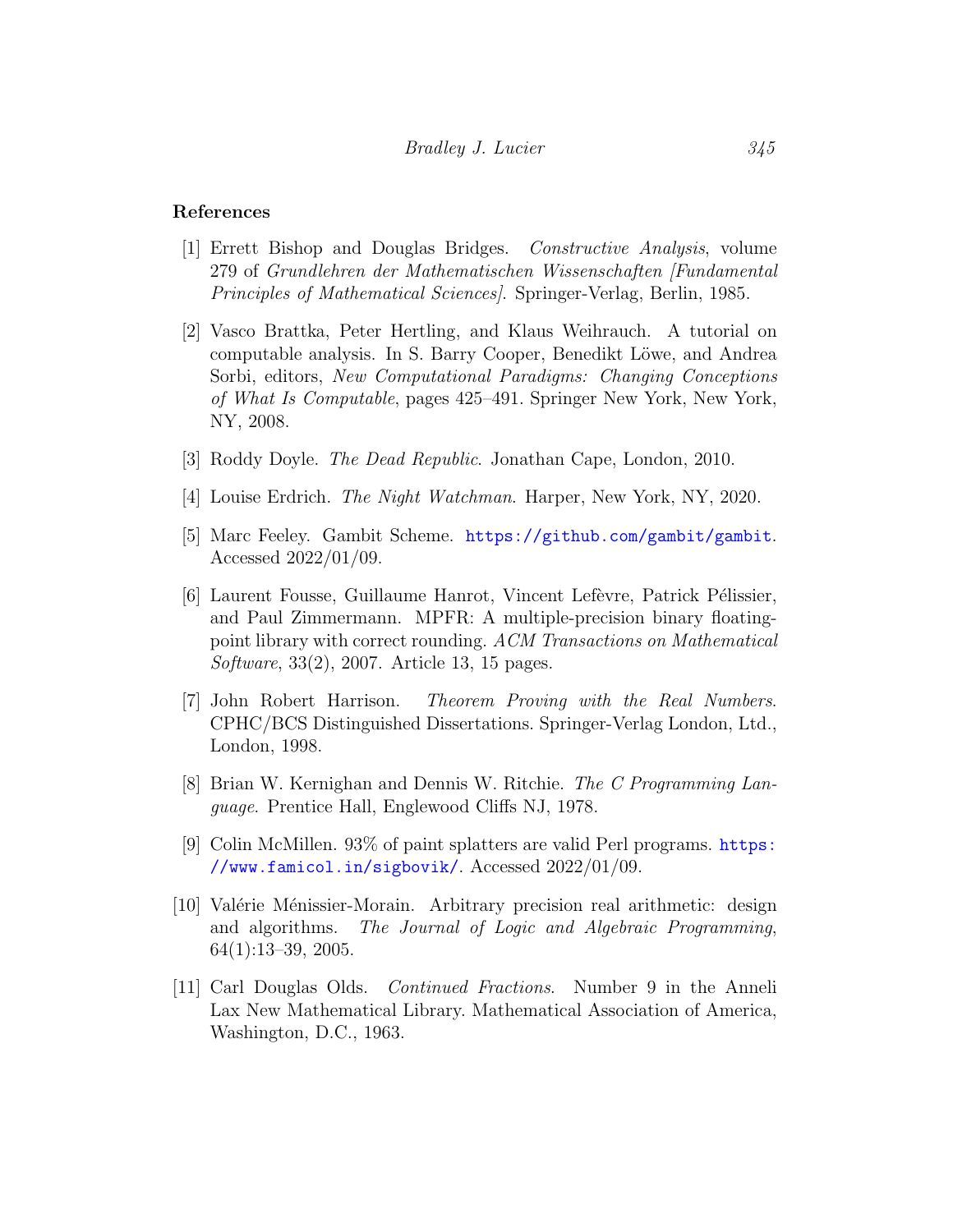- <span id="page-30-4"></span>[12] Colin Percival. Rapid multiplication modulo the sum and difference of highly composite numbers. Mathematics of Computation,  $72(241):387-$ 395, 2003.
- <span id="page-30-0"></span>[13] James Propp. Real analysis in reverse. American Mathematical Monthly, 120(5):392–408, 2013.
- <span id="page-30-2"></span>[14] Tibees. How to find the square root of a decimal number without a calculator, 2018. <https://www.youtube.com/watch?v=nAZvUnWbS8c>. Accessed 2022/01/09.
- <span id="page-30-3"></span>[15] Alan Mathison Turing. On computable numbers, with an application to the Entscheidungsproblem. Proceedings of the London Mathematical Society. Second Series, 42(3):230–265, 1936.
- <span id="page-30-1"></span>[16] Elias Zakon. Basic Concepts of Mathematics. The Trillia Group, West Lafayette, Indiana, 2001. <http://www.trillia.com/zakon1.html>. Accessed 2022/01/09.

### Appendix: Some routines for the computable reals

We use the programming language Scheme, and we *identify* the computable number x with its procedure x. We'll not explain the language here, except to say that (a) all operations use *prefix notation*, the operator goes first, followed by the arguments, so if  $x$  is a procedure for a computable real x, the programming notation for  $x(k)$  is  $(x k)$ , (b) lambda is notation to return a procedure, so the definition of the procedure x taking an argument k might begin (lambda (k) ...), and (c) exact-integer-sqrt, when given a nonnegative integer  $x$ , returns two nonnegative integers  $s$  and r with  $s^2 \leq x < (s+1)^2$  and  $x = s^2 + r$ . The names we give functions that operate on computable real numbers begin with c-. Comments begin with a semicolon. The procedures run under Gambit Scheme [\[5\]](#page-29-9).

We first define the procedures round and isqrt from Section [4.5.](#page-15-0) Next we write a routine to convert rational numbers to computable numbers, from Section [4.6.](#page-16-0) Addition, negation, subtraction, and dividing by an integer are then defined as in Section [4.7.](#page-16-1) Our little library is completed with the routine for square root from Section [4.9.](#page-18-0)

Finally, we compute the example in Section [4.10,](#page-19-0) showing that  $x(k)$  is a relation, not a function.